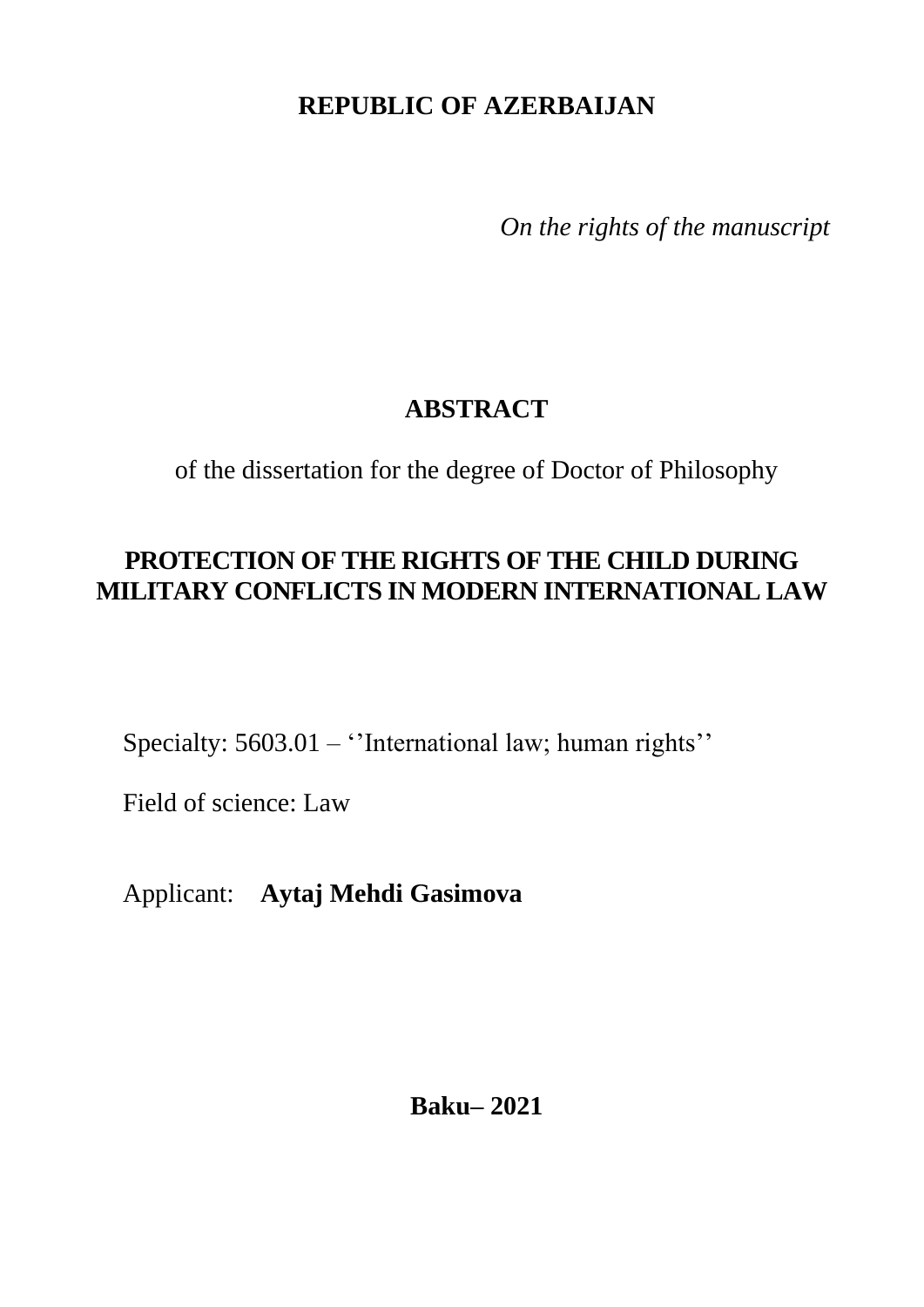The dissertation was performed at the UNESCO Chair of Human Rights and Information Law, Faculty of Law, Baku State University.

Scientific supervisor: Doctor of laws, Professor **Amir Ibrahim Aliyev**

Official opponents: Doctor of laws

**Mehdi Kamal Abdullayev**

 Philosophical doctor of laws, Associate Professor **Elnara Gabil Mirzayeva**

Philosophical doctor of laws **Sayyad Tofiq Macidov**

Dissertation council FD 2.44 of Supreme Attestation Commission under the President of the Republic of Azerbaijan operating at Baku State University

Chairman of the Dissertation council: Doctor of laws, Associate Professor **Turgay Imamgulu Huseynov** 

Scientific secretary of the Dissertation council: Philosophical doctor of laws, Associate Professor

#### \_\_\_\_\_\_\_\_\_\_\_\_\_\_\_\_\_ **Alizada Gurbanali Mammadov**

Chairman of the scientific seminar: Doctor of laws, Professor \_\_\_\_\_\_\_\_\_\_\_\_\_\_\_\_ **Rustam Fakhraddin Mammadov**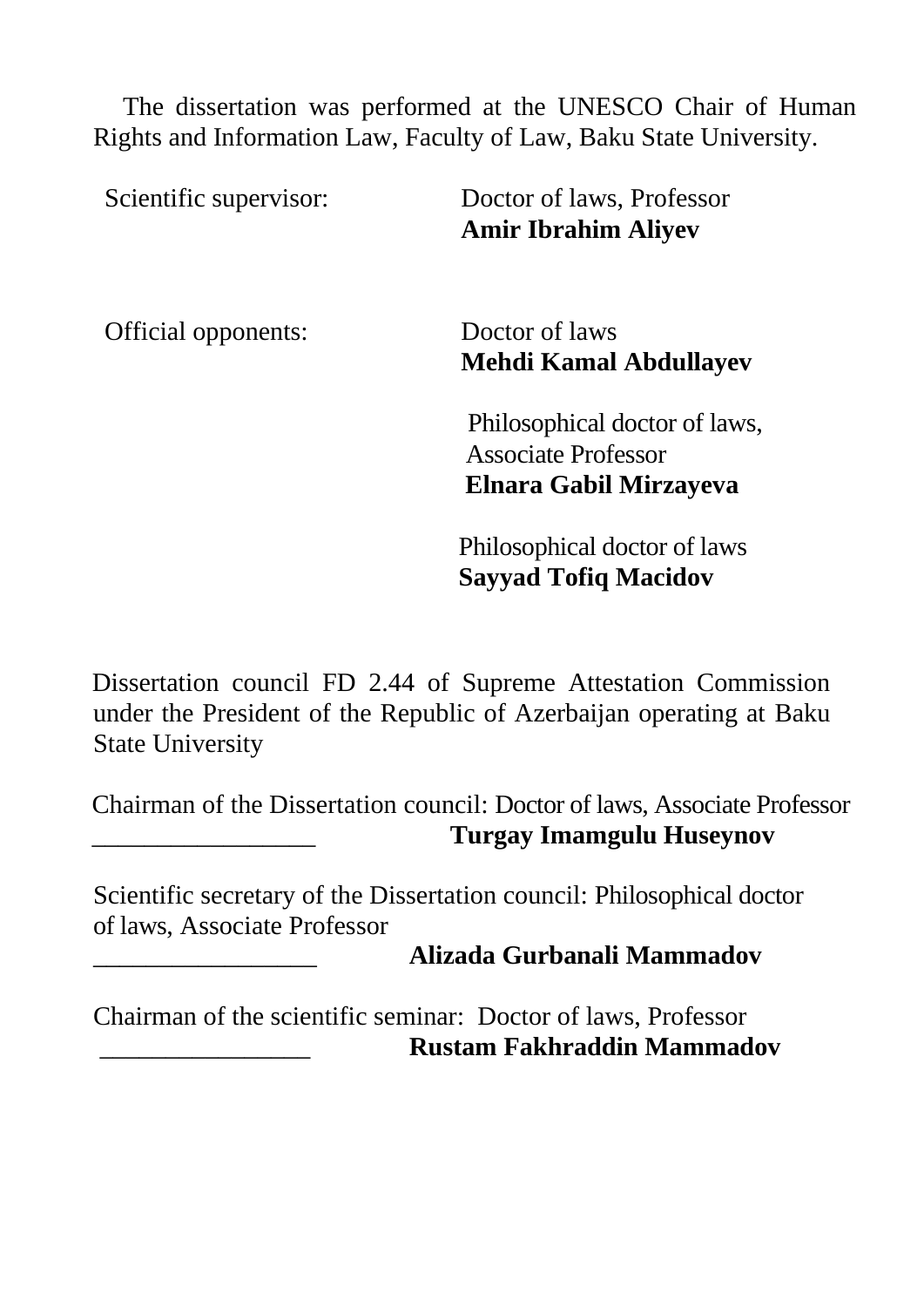### **GENERAL CHARACTERIZATION OF THE DISSERTATION**

**Relevance of the topic**. Since the second half of the XX century, many significant achievements have been made in the development of international law. At the time, the protection of the rights of the child as one of the main directions of human rights protection is of particular relevance. Even as a result of the specificity and importance of this area, specific principles of protection of the rights of the child have been formed in the system of human rights principles. Thus, by means of important international documents, a number of key principles are distinguished in this area: the principle of inadmissibility of discrimination against children; the principle of the best interest of the child; the principle of free expression of the child's own views; the principle of ensuring the right of child to survive and develop; the principle of special defending and safeguarding of children; the principle of a special approach to children in all areas<sup>1</sup>.

The second direction of the topic's relevance is the protection of human rights, including the rights of child, during military conflicts. One of the main goals of international humanitarian law is to protect those who do not participate in military conflicts, primarily civilians, from the negative consequences of the conflict. Improvement of military equipment and armament, as well as changes in the methods of warfare hinder the realization of this goal<sup>2</sup>.

Children belong to a more vulnerable group of the population. Vulnerability means more need for patronage, special protection, attention and care. At the same time, it should also be noted that children are not able to freely defend their rights and freedoms. According to Article 5 of the Declaration of 1974 on the Protection of Women and Children in Emergency and Military Conflicts, States parties to a military conflict must make every effort to protect women and children from the destructive effects of war, must achieve abolition of persecution, torture, humiliating behaviour and violence and etc. Former

<sup>&</sup>lt;sup>1</sup> Alivev, A.I. Human Rights. Manual. – Baku: Nurlar, - 2019. - p. 144. (in Azerbaijani)

<sup>&</sup>lt;sup>2</sup> Jinks D., Maogoto J.N., Solomon S. Applying International Humanitarian Law in Judicial and Quasi-Judicial Bodies. - The Hague: T.M.C. Asser Press, - 2014. -p. 9.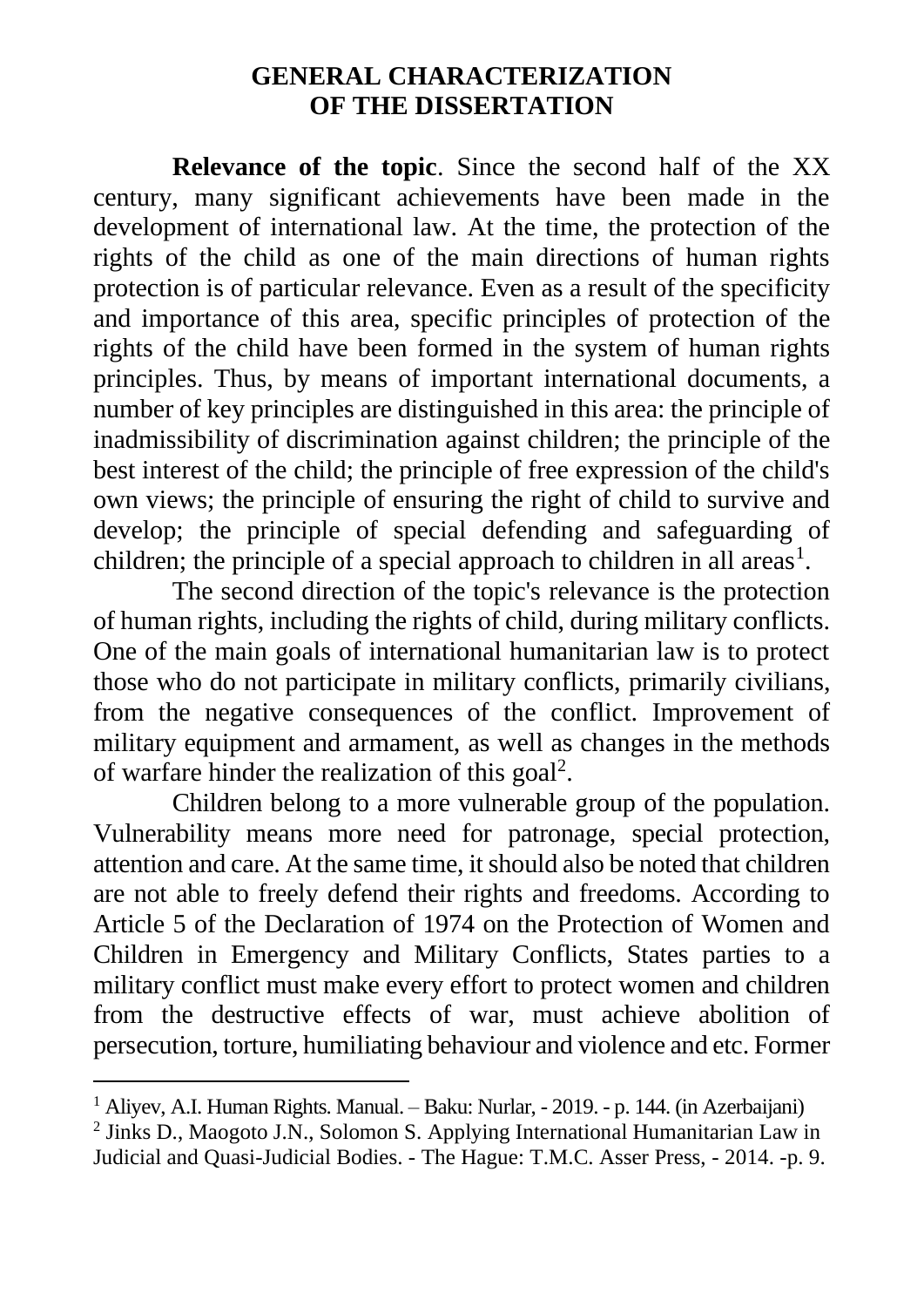UN Secretary-General Kofi Annan, in his speech on the protection of children in military conflicts, noted that children were the future and hope of any society, and to destroy them was to destroy society<sup>3</sup>.

There are concrete scientific explanations that children suffer more from military conflicts, compared to other civilians. First of all, children suffer much more from consequences of military conflicts in the vulneable phase of vital development cycle, i.e., children who are victims of military conflict, compared to adults, keep traces of that military conflict for a long time in their future development. Second, compared to adults, children are less able to adapt to conflict situations and take adequate steps to do so. Third, children who are victims of military conflicts face serious material (poverty, misery, predispositon to crime), social (drug addiction, various diseases) and moral (deprivation of parental care, mental disorders, dropping out) violations<sup>4</sup>. Fourth, in the process of protecting the rights of child there is a need for constant attention to them by the state, society and the family.

According to statistics for 2017, more than 240 million children around the world live in countries with military conflicts. Most of them face violence, displacement, starvation, and the exploitation by military forces and groups. According to UN reports, in 2017, there were more than 21,000 serious violations of the rights of the child, including involvement and exploitation in military conflicts. In 2018, children were actively used in military conflicts in 7 countries (Afghanistan, Syria, Myanmar, Somalia, South Sudan, Sudan, Yemen) and 56 nongovernmental military groups. Anthony Lake, UNICEF Executive Director, notes that today, about 30 million children have left their homes as a result of the war<sup>5</sup>. Most children in this category lose their parents, are subject to rape, sexual humiliation, or face severe trauma. About 300,000 children under the age of 18, with weapon in their hands fight in various military conflicts as child-soldiers<sup>6</sup>.

<sup>&</sup>lt;sup>3</sup> Protection of children affected by armed conflict. Note by the Secretary-General. United Nations. A/54/430. Fifty-fourth session. -1999.- p. 6.

<sup>4</sup> <https://www.child-soldiers.org/where-are-there-child-soldiers>

<sup>5</sup> <https://www.un.org/press/en/2016/sc12470.doc.htm>

<sup>6</sup> <http://www.warchild.org.uk/what-we-do/protection/child-soldiers>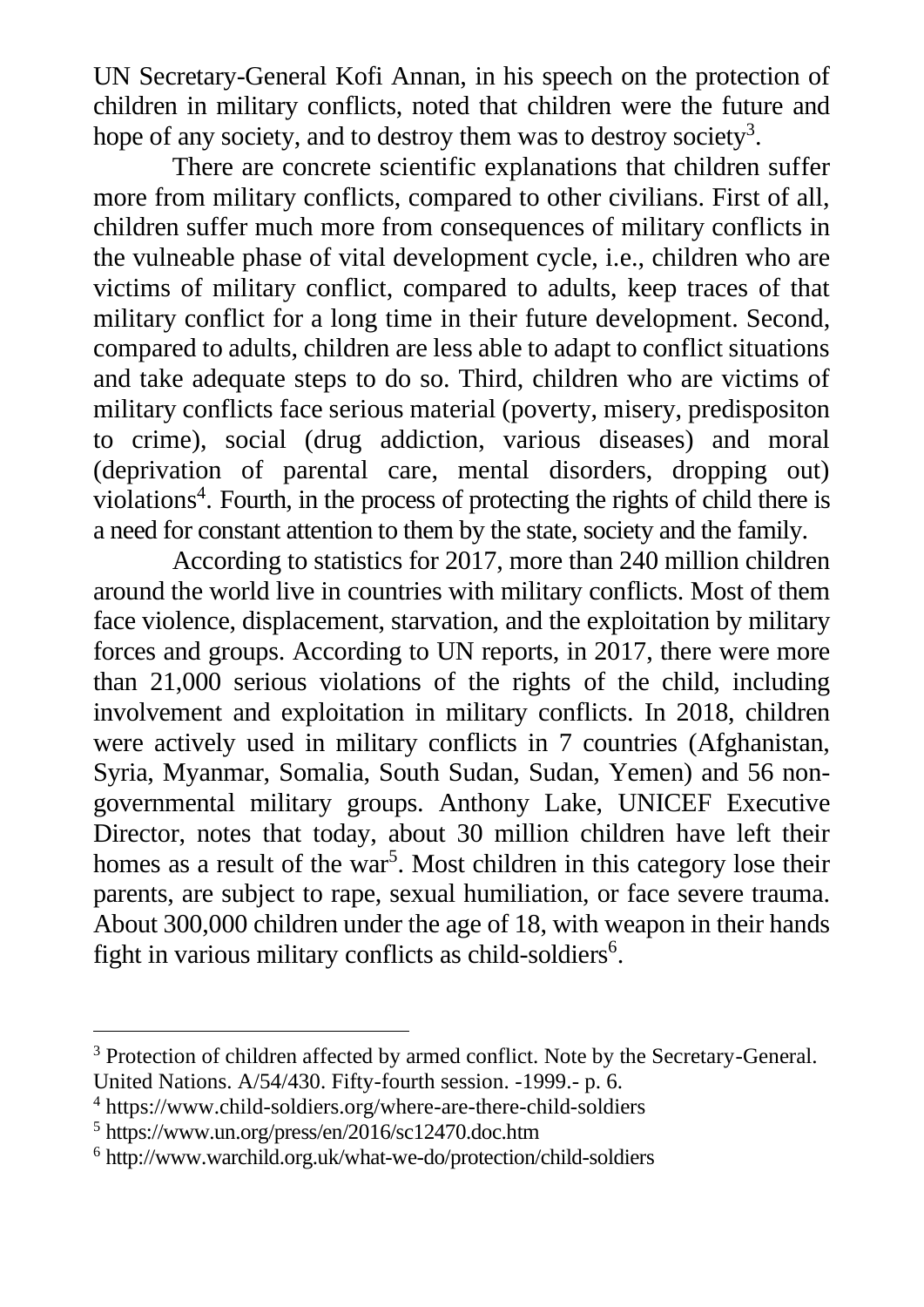Significant achievments have been made at the international legal level in determining the age limit for the participation of children in military conflicts. While in the Optional Protocol I to Geneve Conventions of 1949 and the 1989 Convention on the Rights of the Child, this age limit was 15, in the Optional Protocol to the 1989 Convention on the Rights of the Child, adopted in 2000, the limit age for direct participation in military operations and being called up for military service was defined as 18 by increasing the minimal age. However, in modern military conflicts, the involvement of children under the age of 18 in active military operations has become widespread. Referring to the 2016 report of the UN Secretary-General on Children and Military Conflicts, it should be noted that minors are actively used in military conflicts in 14 countries, especially in Central Africa and the Middle East<sup>7</sup>. Therefore, non-compliance with the age limit for involvement in military conflicts is a particularly pressing problem of modern international law. In addition, one of the problems of the protection of the rights of the child in military conflicts is that the protection of children involves not only their involvement or participation in military conflicts, but also the restoration of their rights in the post-conflict period. Certain documents have been signed at the international level on the rehabilitation of children who are victims of military conflict, the search for missing children, their return to normal society, returning them to their families, and the restoration of access to education, but these documents are declarative in nature and cannot effect properly.

One of the issues that shows the relevance of the research topic is related to the violation of the rights of child, social problems of refugees and internally displaced persons, as a result of the agression of the Republic of Armenia (hereinafter Armenia) against the Republic of Azerbaijan (hereinafter Azerbaijan), economic, social and cultural problems of children who have lost their parents or been deprived of parental care as a result of the war. As a result of international crimes committed by Armenia, not only the rights of child, but also human rights and freedoms in general have been massively and grossly

<sup>7</sup> Children and armed conflict. Report of the Secretary-General. United Nations A/70/836–S/2016/360. General Assembly. Security Council. 20 April 2016.- p. 37-40.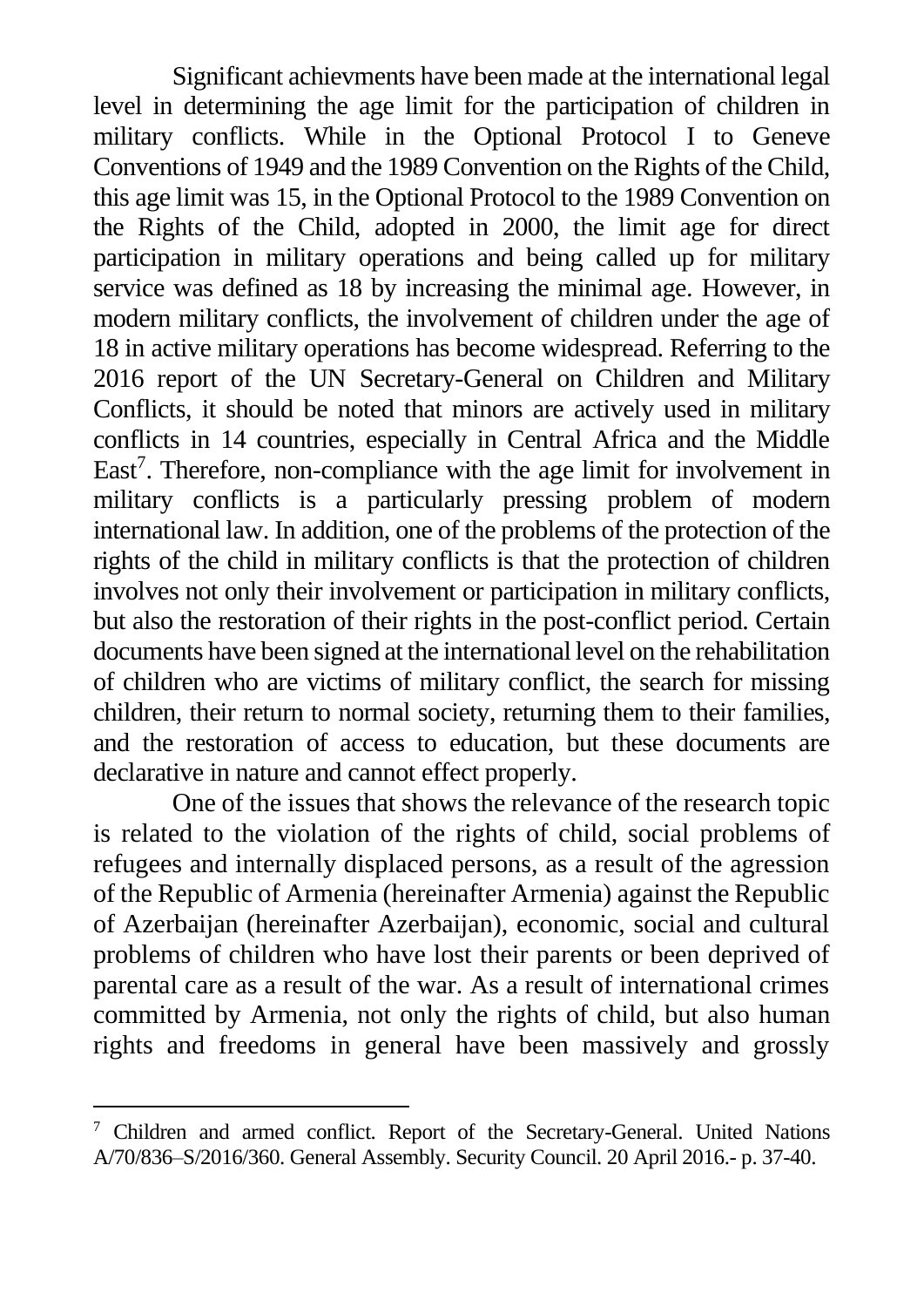violated. Although this issue has been brought to the attention of the international community with serious evidences, the problem has not been fairly assessed yet, and the aggressor has not received a deserved punishment. Over a long period of time, more than twenty per cent of Azerbaijan's territory was occupied. National leader Heydar Aliyev said: "The loss of every inch of our land is terrible for us, ... being under the enemy's footsteps is a great sorrow for us, a great tragedy. Our main problem is to eliminate the Armenian aggression against Azerbaijan, to liberate our occupied lands, to ensure the territorial integrity of the Republic<sup>"8</sup>. Finally, during the 44-day Patriotic War, which lasted from September 27 to November 9, 2020, the Azerbaijani territories occupied by Armenia were liberated under the direct leadership of the Supreme Commander-in-Chief of Azerbaijan, President Ilham Aliyev and the true heroism of the Azerbaijani army.

Armenia's long-term occupation policy has had serious consequences for Azerbaijan. In addition, Armenia committed the Khojaly genocide, one of the most terrible tragedies of modern times. As a result of this genocide, 613 people, including 106 women, 63 children and 70 elderly people were killed, 1275 people were taken hostage, the fate of 150 people is still unknown, 6 families were completely destroyed, 25 children lost both parents and 130 children lost one parent<sup>9</sup>. As a result of international crimes committed by Armenia, about 1 million people have become refugees and internally displaced persons. In addition, 693 schools were destroyed in the occupied regions of Azerbaijan, where more than 100,000 children studied. During the conflict, 53 Azerbaijani children went missing, and 18 children are still held captive in Armenia<sup>10</sup>.

For almost 30 years, not only adopted resolutions of international organizations (for example, UN Security Council

<sup>8</sup> National leader of the Azerbaijani people. Selected views. Heydar Aliyev Electronic Documents Collection. Presidential Library of the Office of the President of the Republic of Azerbaijan. – Baku: 2003.- p. 62. (in Azerbaijani)

<sup>9</sup> Aliyev A. I Azerbaijan as a target of international crimes: legal analysis. - Baku: "Nurlar" Publishing and Printing Center, - 2018.- p. 30-31. (in Azerbaijani)

<sup>10</sup> Aliyev, A.I. Human Rights. Manual. – Baku: Nurlar, -2019, - p. 141. (in Azerbaijani)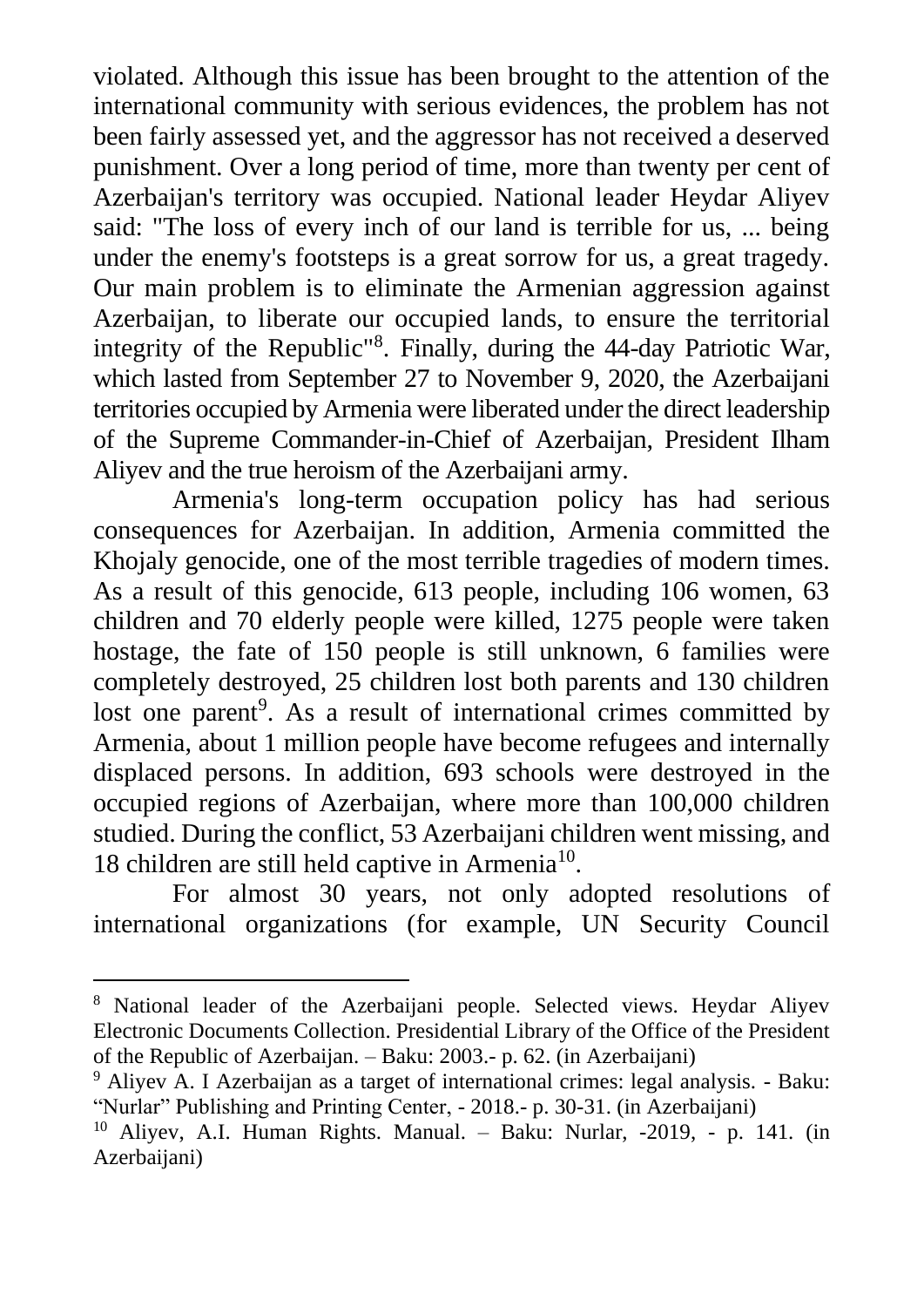Resolutions 822, 853, 874 and 884, UN General Assembly Resolution on "The situation in the occupied territories of Azerbaijan" of March 14, 2008, the Resolution on the "Nagorno- Karabakh conflict in the OSCE Minsk Group" of 2005, adopted by The Parliamentary Assembly of the Council of Europe, the Resolution of the Parliamentary Assembly of the Council of Europe on "Intenational deprivation of water to residents of border areas of the Republic of Azerbaijan" of 2016, etc.) were not implemented by Armenia, on the contrary, on September 27, 2020, Armenia violated the ceasefire and tried to occupy new territories of Azerbaijan. By exercising the right to individual self-defense enshrined in Article 51 of the UN Charter, Azerbaijan liberated the territories that must be liberated by Armenia according to the above-mentioned UN Security Council resolutions. Subsequently, in accordance with the Tripartite Declaration signed between Russia, Azerbaijan and Armenia on November 10, 2020, the other three occupied regions of Azerbaijan were handed over by Armenia, including suspending military operations. The rest of Azerbaijan is currently under the temporary control of Russian peacekeeping forces, according to the Declaration. For comparison, it should be noted that the situation is exactly the same in the territories, liberated by the Azerbaijani army (Shusha, Fizuli, Jabrayil, Gubadli, Zangilan, etc.) and in the territories, handed over by Armenia (Aghdam, Kalbajar and Lachin): the occupied territories for about 30 years, including its cultural heritage, were completely destroyed and looted, rendered uninhabitable, and massively mined $11$ .

Another issue that shows the relevance of the topic is related to bringing the perpetrators of the military conflict to international responsibility. In the analysis of international responsibility in the practice of the Armenian-Azerbaijani conflict, it is necessary to distinguish between the responsibility of the state and individuals. In this regard, the responsibility of Armenia as a state, as well as the responsibility of individuals for international crimes should be determined on the basis of the provisions of important international documents.

<sup>&</sup>lt;sup>11</sup> Comprehensive international report on violated rights of Azerbaijani IDPs. -Baku: BSU. - 2021, -p. 6-7.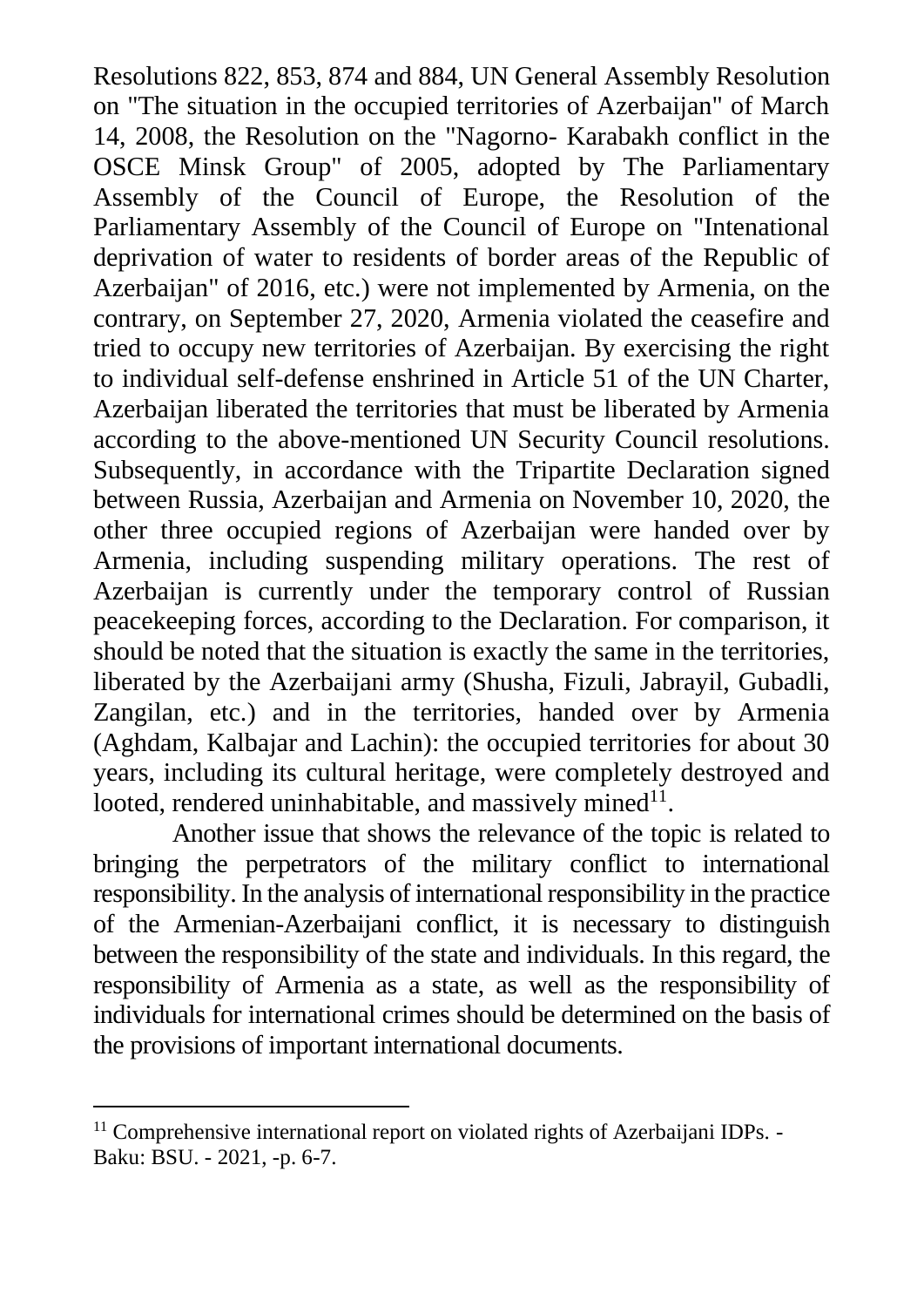Finally, one of the urgent issues on the topic is the analysis of the purposeful activities of our state in the field of protection of the rights of the child as a whole. It should be noted that our state is the member of major international conventions in this area, and so far domestic regulations have been adopted. As for practical activities, the approach to this issue has been seriously established in all state bodies. The activity of the First Vice-President of the Republic of Azerbaijan, President of the Heydar Aliyev Foundation Mehriban Aliyeva in this field has also made a significant contribution to the protection of the rights of the child and very important achievements have been made in this direction.

**Degree of scientific elaboration of the topic.** In the dissertation, a number of local legal scholars- A.I.Aliyev, L.H.Huseynov, R.F.Mammadov, R.K.Mammadov, I.M.Rahimov, V.I.Ibayev, E.T.Suleymanova, H.K.Huseynova, A.I.Mustafayeva, N.A.Adilov, S.A.Garamollayeva; from foreign scientists, first of all, from Russian scientists V.V.Alyoshin, S.V.Bakhin, A.V.Belov, V.S.Vereshetin, A.G.Volevodz, L.N.Galenskaya, S.V.Glotova, I.K.Gorodestkaya, A.Y.Kapustin, I.I.Kotlyarov, L.V.Korbut, Q.I.Kurdyukov, I.I.Lukashuk, T.D.Matveyeva, A.B.Mezyayev, O.P.Miroshnichenko, O.V. Pishkova, A.S.Podshibyakin, S.V.Polenina, M.Q.Smirnov, T.A.Titov; from Western Europe and American scientists T.Betancourt, D.Bonn, R.Williamson, E.David, M.Dutley, M.DaSilva, L.Doswald-Beck, F.Calhoven, F.Krill, G.Machel, D.Plattner , R.Karvin, M.J.Henkerts, D.Enyu, G.Solis, A.Cassese, A.C.Nilsson, S.C.Grover, G.Oberleitner, M.Bote, K.J.Parch, V.A.Solf, F.Gomez, K.Feyter, D Shelton, P.G.Carozza, S. Detrix, M.A.Dramble, T.Buck, S.Lundi, N.Walker and others, who have conducted research in the field of international law, protection of human rights, international humanitarian law, the level and direction in which they analyzed the issue were studied comparatively.

**The object and subject of research.** The object of the study consists of relations in the field of protection of the rights of the child during military conflicts. The subject of the study is the legal regulation of the protection of the rights of the child during military conflicts, in particular the norms of international humanitarian law, universal and regional acts on the protection of human rights, decisions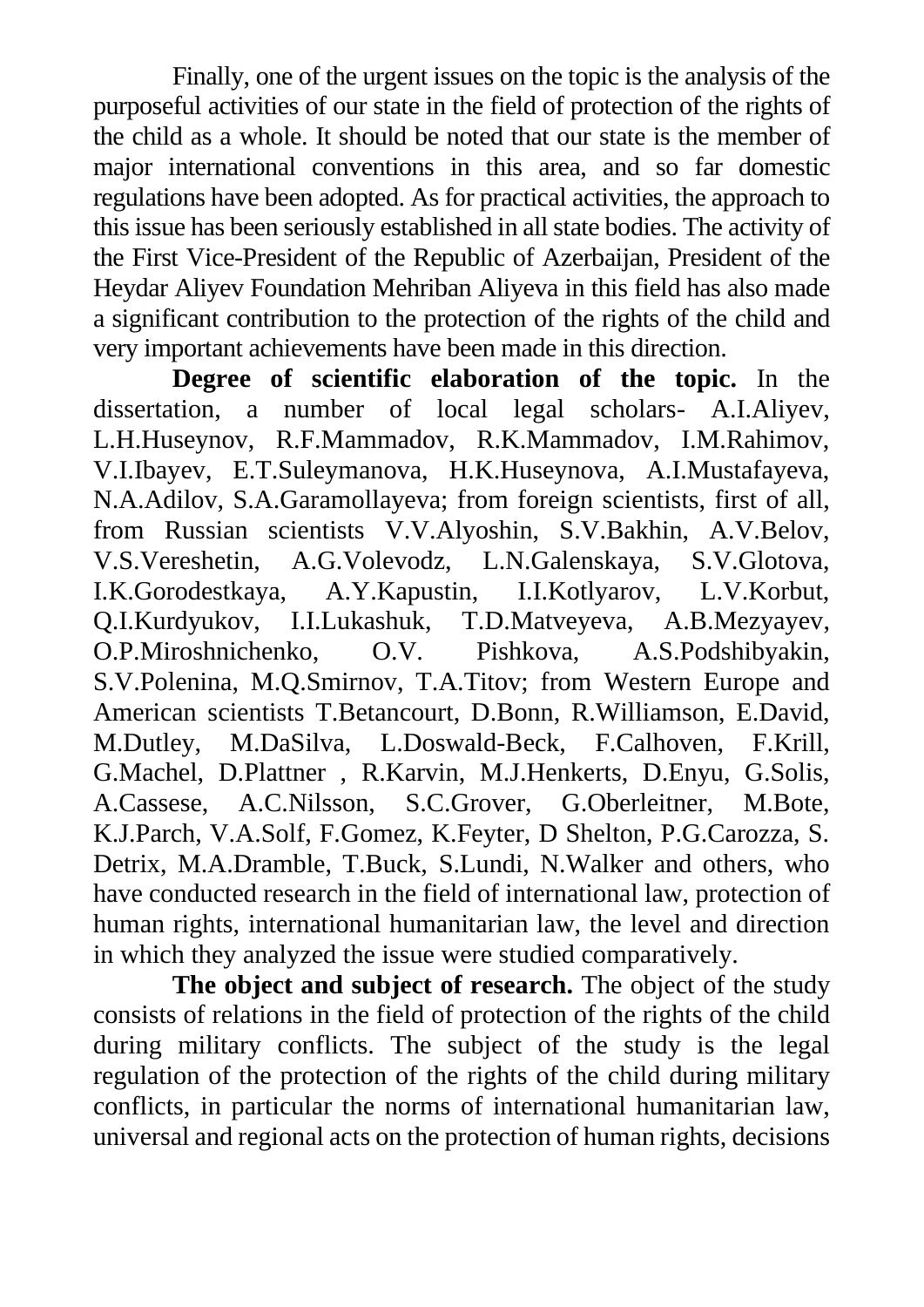of international organizations, decisions of international courts, legal norms, established in the legislation of Azerbaijan and doctrine of international law.

**The purpose of the study** is a comprehensive research of the protection of the rights of the child during military conflicts, to study the activities of international intergovernmental and non-governmental organizations for the protection of children in military conflicts, the identification of negative aspects of international cooperation in the protection of the rights of the child in military conflicts, preparation of proposals and recommendations on post-war rehabilitation of children. At the same time, one of the goals of the current research is to form a theoretical and legal basis for bringing Armenia to international responsibility for violating the norms of international humanitarian law, including the rights of the child, and to make proposals to improve the implementation of international law in the protection of the rights of the child in Azerbaijan.

In order to achieve these goals, **the following tasks** have been identified in the research:

- Study of the theoretical and practical problems of the concepts of "military conflict" and "child" in modern international law;

- Investigation of existing problems in preventing the involvement of children in military conflicts;

- Analysis of international legal acts adopted in the field of protection of the rights of the child in connection with military conflicts;

- Analysis of the activities of international organization and UN, including UNICEF, Committee on the Rights of the Child, etc. to provide assistance to children victims of military conflict;

- Study of the activities of international non-governmental organizations in the field of protection of the rights of the child in connection with military conflicts;

- Study of issues related to the protection of children's rights in the legal and institutional mechanisms for the protection of human rights adopted at the regional level in Europe, America and Africa;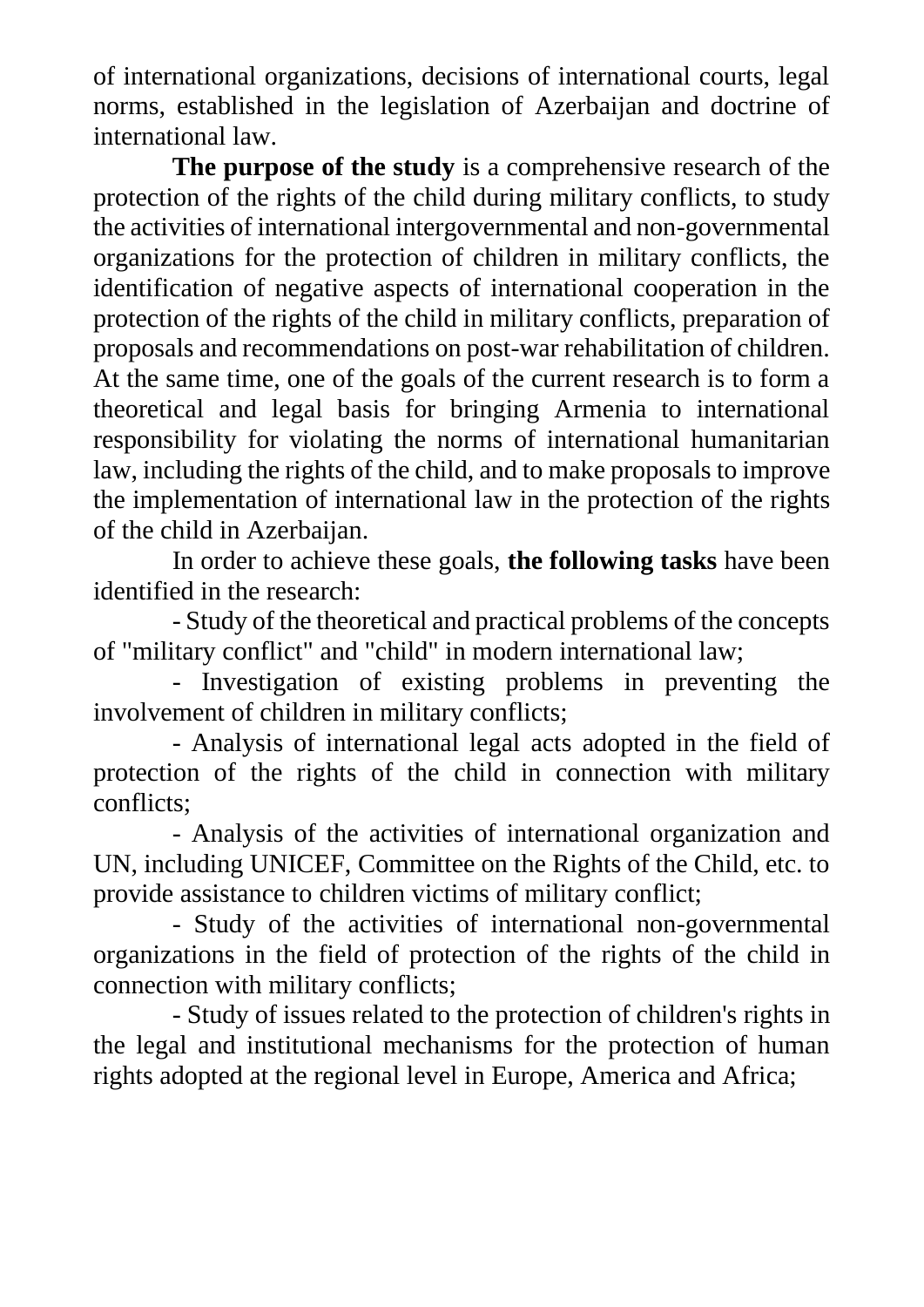- Investigation of the problem of observance of international humanitarian law by states and military units in the course of military conflicts, to identify specific violations of law;

- Study of international legal aspects of general and special protection of the rights of the child during military conflicts;

- Identification of violations of international law on human rights in general, and especially, the rights of the child in the context of international crimes committed by Armenia;

- Investigation of the grounds for bringing the perpetrators to justice by revealing the facts proving the international crimes committed by Armenia;

- Analysis of the issue of improving the national legislation on the protection of the rights of the child in our country in accordance with international standards:

- To study the tendencies of improvement in the activities of governmental and non-governmental bodies engaged in the implementation of international law in the field of protection of the rights of the child in Azerbaijan.

**Research methods.** General and special scientific methods were widely used in the research. The research is based on dialectical methods that reflect the relationship between theory and practice, the subject, content and form of research. General and special research methods: historical-legal, comparative-legal, formal-logical, statistical, concrete-sociological, etc. methods have also been widely used in the research.

**The main provisions of the defense.** The following new scientific provisions reflecting the scientific novelty of the research are submitted for defense:

1. The protection of the rights of the child in connection with military conflicts includes a number of important components, the most important of them is the clarification of the concepts of "military conflict" and "children". It should be noted that the age limit criterion should be taken as a basis when determining the concept of "child" in relation to military conflicts. In this case, along with international legal documents, national legislation should also take into account the age of 18 years. At the same time, the definition of "military conflict" in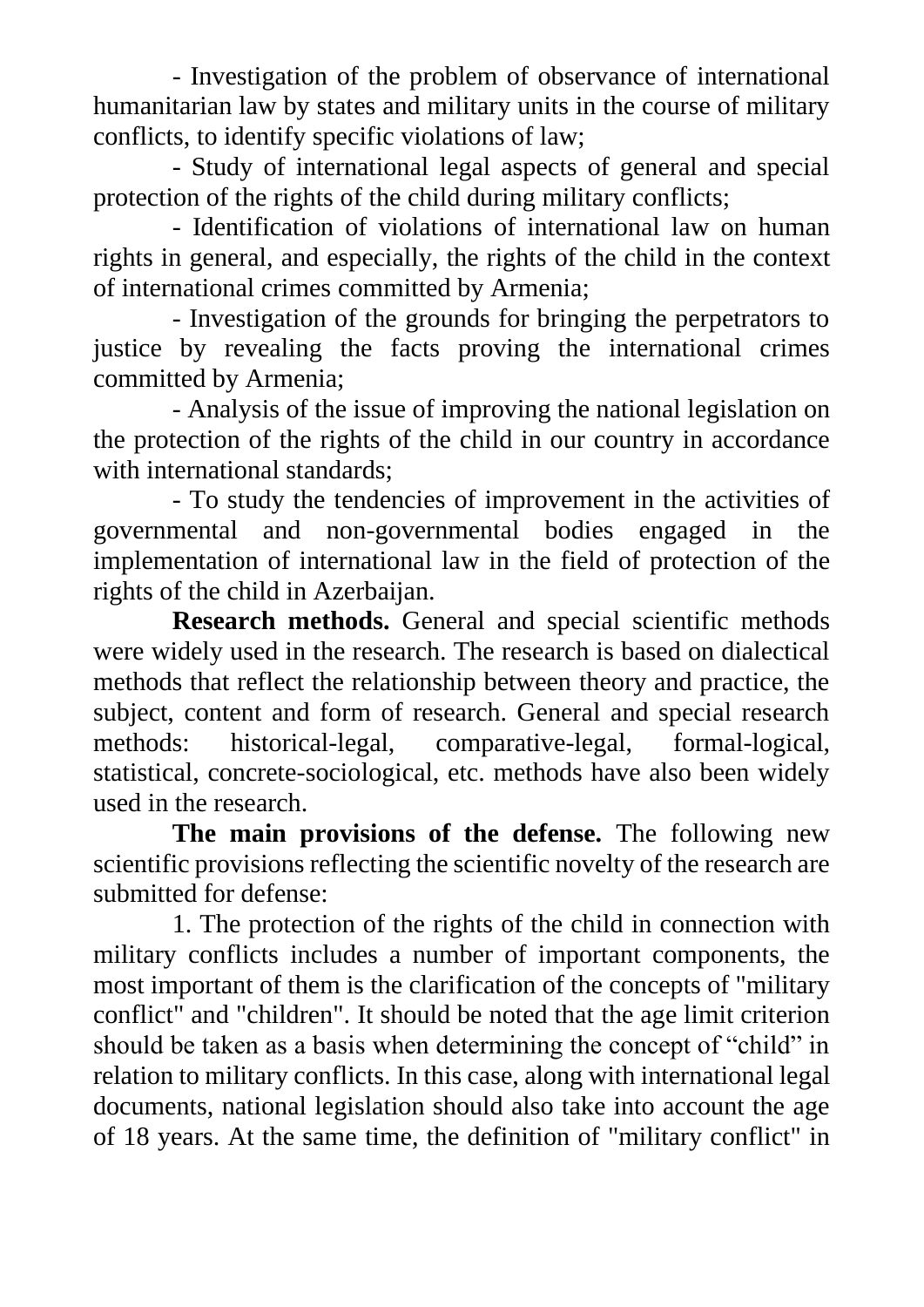relation to children should take into account the harm that its consequences may cause to the civilian population, especially to children, the most vulnerable group. Taking all of this into consideration, it is necessary to develop a separate international legal document defining serious international obligations and improved control mechanisms for the protection of the rights of children victims of military conflict, where a number of important issues need to be addressed.

2. Mass human rights violations occur in modern international and non-international military conflicts, international terrorism, religious extremism, and domestic conflicts. One of the main reasons for such a situation is the neglect or failure to fulfill by states their obligations on international humanitarian law. Of course, there are enough provisions in international legal acts that call on states to avoid military conflicts and to resolve disputes peacefully. However, failure to implement these norms leads to mass casualties, massacres, and the formation of millions of refugees and internally displaced persons. For this reason, existing mechanisms at the international level that force states to comply with international obligations must be significantly improved or new working mechanisms developed.

3. Protection of human rights, including the rights of the child in the period of military conflicts, should be regulated not only by the contractual norms of international law, including international humanitarian law and international human rights law, but also by international customary norms in this field. It should be considered that in the field of international humanitarian law there is a sufficient number of international practice (for example, international tribunals), which provides responsibility for violations of international customary norms. This forces states to fulfill their international obligations under the international law, including international humanitarian law and international human rights law, as well as international customary norms in this field in the direction of protection of the rights of the child during the period of military conflicts, and to strengthen the responsibility of states.

4. To increase the effectiveness of the interaction of international intergovernmental and non-governmental organizations on the restoration of the rights of the child after military conflicts, the adoption of the Optional Protocol to the 1989 Convention on the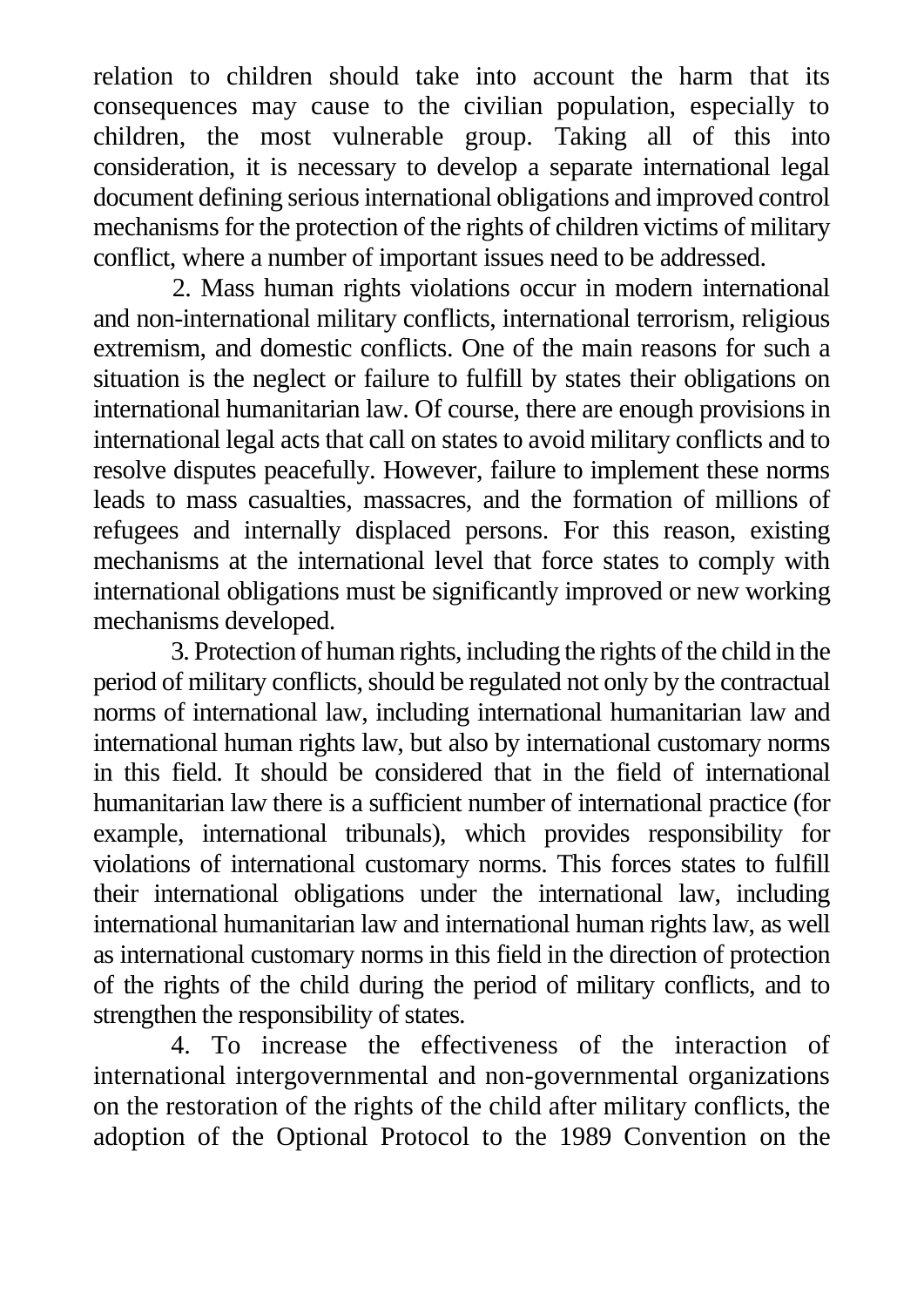Rights of the Child, which deals with the medical, psychological and social aspects of the restoration of the rights of children involved in military conflicts, should be considered expedient. Further, the necessary steps must be taken for its internal implementation by ensuring the participation of states in the Protocol. Finally, an international control mechanism should be established under the Protocol.

5. Taking into account the existing activities of the International Committee of the Red Cross, UNICEF and the Committee on the Rights of the Child to protect the rights of children in military conflicts, within these organizations, it should be considered expedient to establish special institutions (working groups, units and other structural units) dealing with the protection of the rights of children abducted, missing and involved in military units during military conflicts. At the same time, there should be strict coordination between these institutions established within the framework of various international organizations.

6. In military conflicts, children, especially underage girls, are subjected to various forms of torture and sexual abuse. One of the ways to eliminate such cases is to include in the national legislation of the states provisions on the imposition of the most severe type of punishment for the commission of the crimes, as mentioned. At the same time, in order to increase the effectiveness of activities in this area, a special agreement must be reached between the states to ensure that the perpetrators of these crimes are extradited to the relevant state without any legal and political delays. The adoption of this agreement in the form of additional protocols to universal and regional international treaties may be considered more expedient.

7. One of the most important issues in the protection of children and civilians in general, during military conflicts is the creation of sanitary and security zones. Attacks on such areas are unacceptable. However, the observance of this "inadmissibility" by the military units of the parties to the conflict already raises a serious question. All parties to the conflict should educate their soldiers about the instillation of the idea of not attacking such zones. In our opinion, the issue of creating such zones should be developed and practically applied, because the implementation of this measure is one of the possible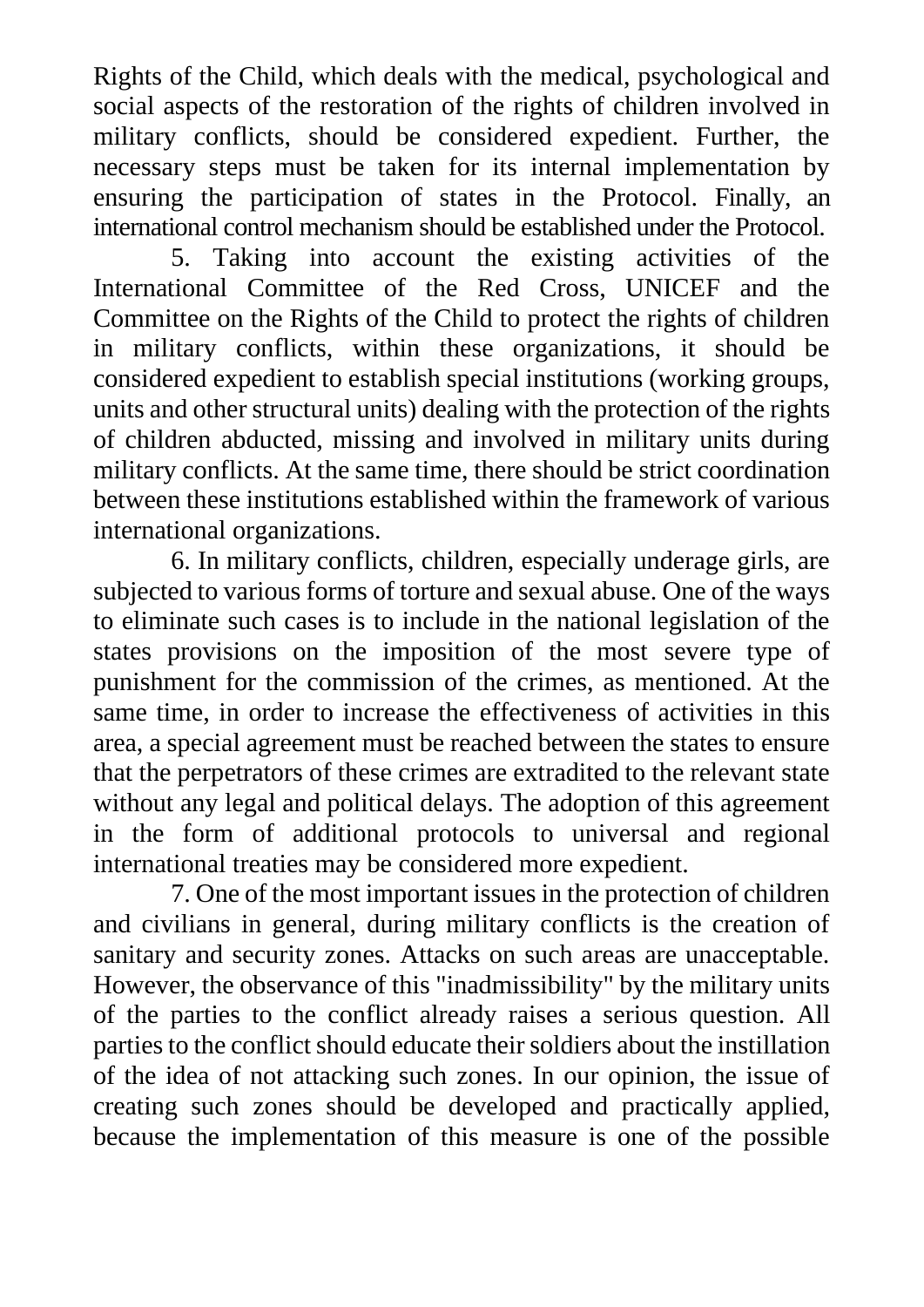effective ways to protect children. In this regard, during drafting a new international legal document on the protection of the rights of children who are victims of military conflict, it should be considered expedient to establish norms related to sanitary and safe zones in that document. Furthermore, the rules and elements, regulating these relations should be fully enshrined in the national legislation of the states.

8. In addition to universal and regional international control mechanisms in the field of protection of the rights of the child, NGOs also keep the issue of protection of the rights of the child during military conflicts on the agenda in their activity programs. NGOs are considered to be a more effective tool in covering specific problems and revealing facts of violations. Taking this into account, it is necessary to intensify the activities of NGOs during military conflicts and adopt a number of international documents in this direction.

9. The commission of international crimes (aggression, genocide, war crimes, crimes against humanity) by Armenia against Azerbaijan and the Azerbaijani people has been fully substantiated by sufficient international documents, facts, videos and testimonies. In addition, violations of the rights of the child by Armenia have become commonplace, which once again justifies Armenia's international legal responsibility. These were fully brought to the attention of the international community during the 44-day Patriotic War, which makes it necessary to take appropriate international legal steps and further raise the issue of Armenia's international legal responsibility.

10. Armenia's responsibility for violations of human rights, including the rights of the child, should be determined both in accordance with international law, international humanitarian law and the contractual norms of international human rights law, and international customary law in this field. It should be considered that despite the fact that Armenia does not join some international treaties in this field (for example, treaties that prohibit the use of certain types of weapons, treaties on the responsibility for mines), as well as the late ratification of important international treaties (for example, Azerbaijan became a member of the 1989 International Convention against the Recruitment, Use, Financing and Training of Mercenaries since 1997, Armenia joined the Convention in early November 2020) does not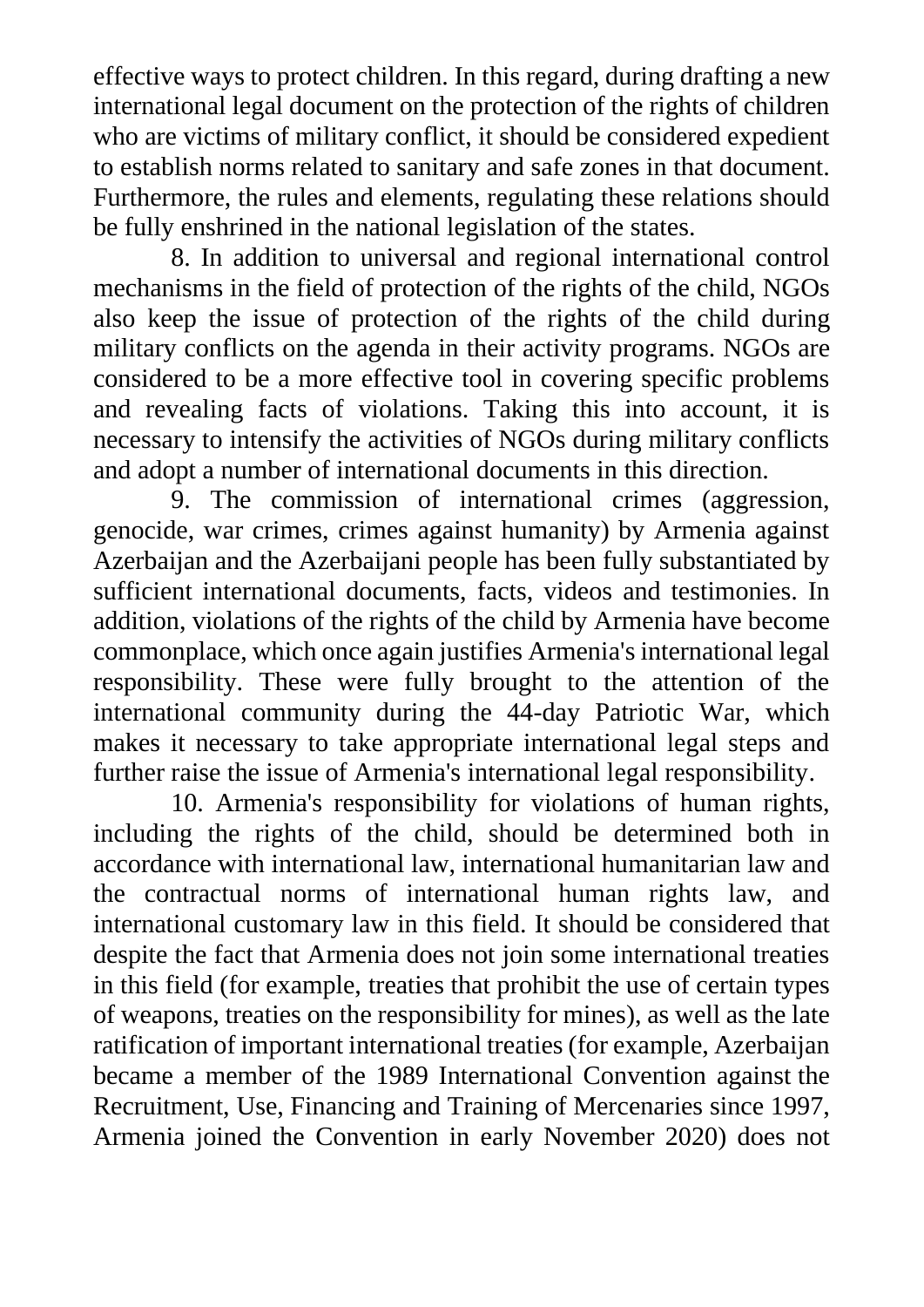release it from responsibility for international crimes committed. The existence of international customary law is the basis for the international responsibility of Armenia, and quite a lot of international practice has already been established in this area.

11. In modern times, the European Court of Human Rights is considered as the most effective international organizational mechanism in the protection of human rights and freedoms, the restoration of violated human rights, the development of unified standards for the realization of human rights. One of the main reasons for this is the implementation of the decisions of the European Court of Human Rights. For this reason, given the European Court of Human Rights' influence, the European Convention for the Protection of Human Rights and Fundamental Freedoms of 1950 (European Convention on Human Rights), which is its legal basis, it should be considered expedient to include in the form of an additional protocol the norms on protection of the rights of victims of military conflict, including children, in particular compensation for material damage caused to them and changes in the application procedure on relevant issues. In addition, the European Court of Human Rights should be empowered to interpret international humanitarian law.

12. The most important step for the effective implementation of international law in the field of the rights of the child in our country is the proper establishment and development of interaction between international and domestic security mechanisms in this field. In addition, there is a need to improve both the legal framework and the organizational level in the implementation of international law in the field of protection of the rights of the child. Every governmental or non-governmental body with the function of protecting the rights of the child must take into account the priority of this function and update its activities from time to time. These innovations should directly serve the development of children as useful citizens for the society.

**The scientific novelty of the research** should be attributed to the fact that in the field of national legal science at the dissertation level has not yet conducted a comprehensive study on the international legal protection of the rights of the child in military conflicts, the restoration of the rights of children victims of military conflict. In general, although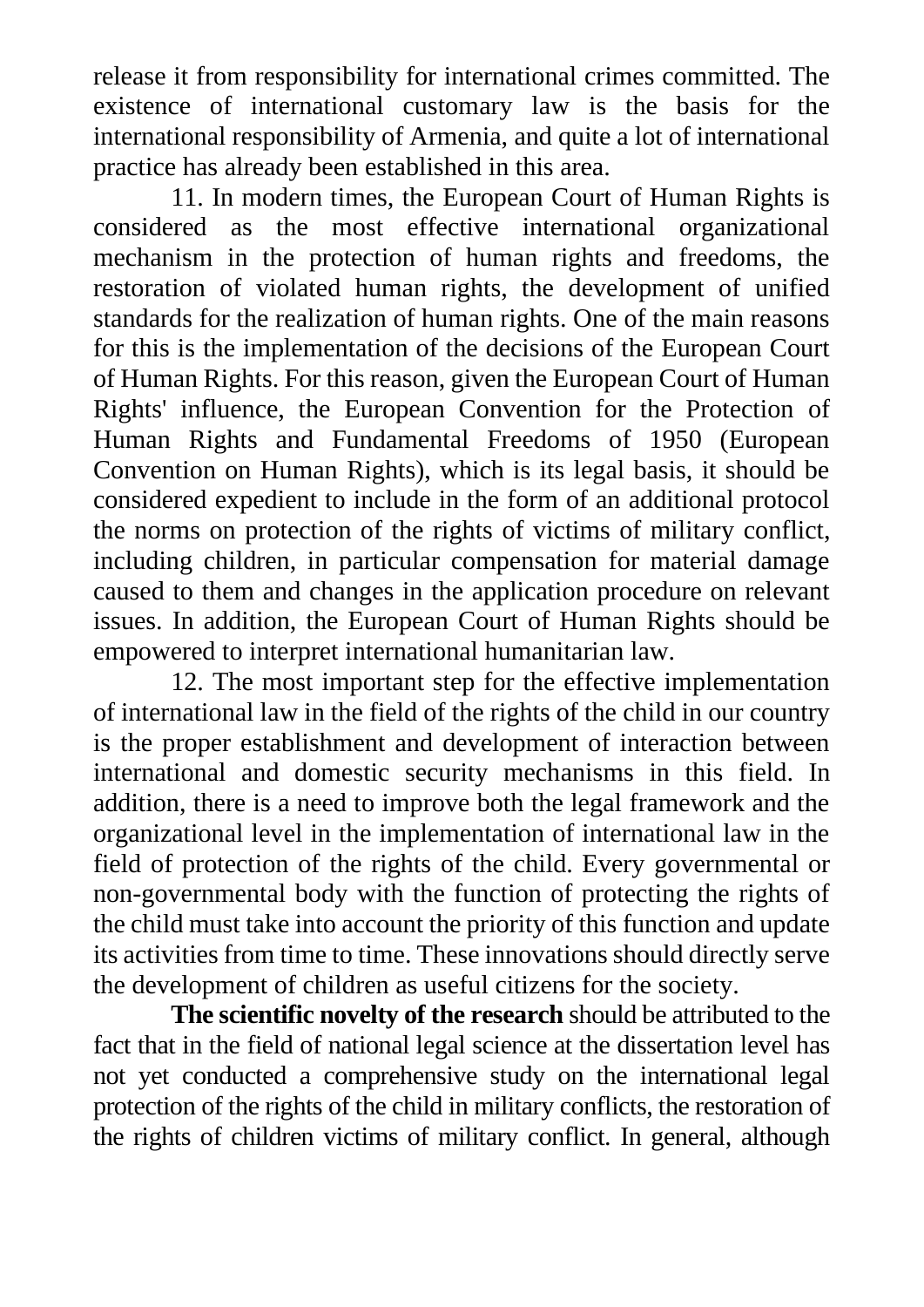there are some legal studies on the protection of the rights of the child in our country, they are based on a general or specific regional approach to this issue. In the present research, for the first time, the protection of the rights of the child in connection with military conflicts is analyzed in  $\delta$  detail<sup>12</sup> and extensively through the prism of the restoration of the rights of the child in two areas – both during the military conflict and in the postconflict period<sup>13</sup>. Such a systematic approach to the protection of the rights of the child in military conflicts is a novelty in the formation of a unified theoretical and legal understanding of the relevant issue.

In addition, the issues of international responsibility for the violation of the rights of the child as a result of international crimes committed by Armenia for the first time, and then the formation and development of national legislation on the protection of the rigghts of the child in Azerbaijan were comprehensively examined in the dissertation.

**The theoretical and practical significance** of the research consists of a comprehensive study of internationally protection of the rights of the child in connection with military conflicts. Recommendations about the adoption of a new international legal instrument in the study were given, proposals were made to deepen and improve cooperation between states and international organizations in this direction. Key findings and recommendations, as well as research materials can be used by experts working in the field of child protection; in the development and adoption of international legal acts; in the process of teaching disciplines such as "General International Law", "International Humanitarian Law", "International Criminal Law", "Human Rights", etc.

**Approbation and application.** A number of issues related to the important aspects of the dissertation have been published in journals and international conference materials printed out in

 $12$  Adilov N.A. Modern international law and protection of children's rights in the legislation of the Republic of Azerbaijan: theoretical and practical issues. - Baku: 2010. -p. 1. (in Azerbaijani)

<sup>&</sup>lt;sup>13</sup> Oaramollayeva S.A. Protection of children's rights during ethnic conflicts in the South Caucasus (on the example of the Nagorno-Karabakh conflict). Author's abstract of the dissertation for the degree of Doctor of Philosophy in Law. -Baku: 2012. -p. 22. (in Azerbaijani)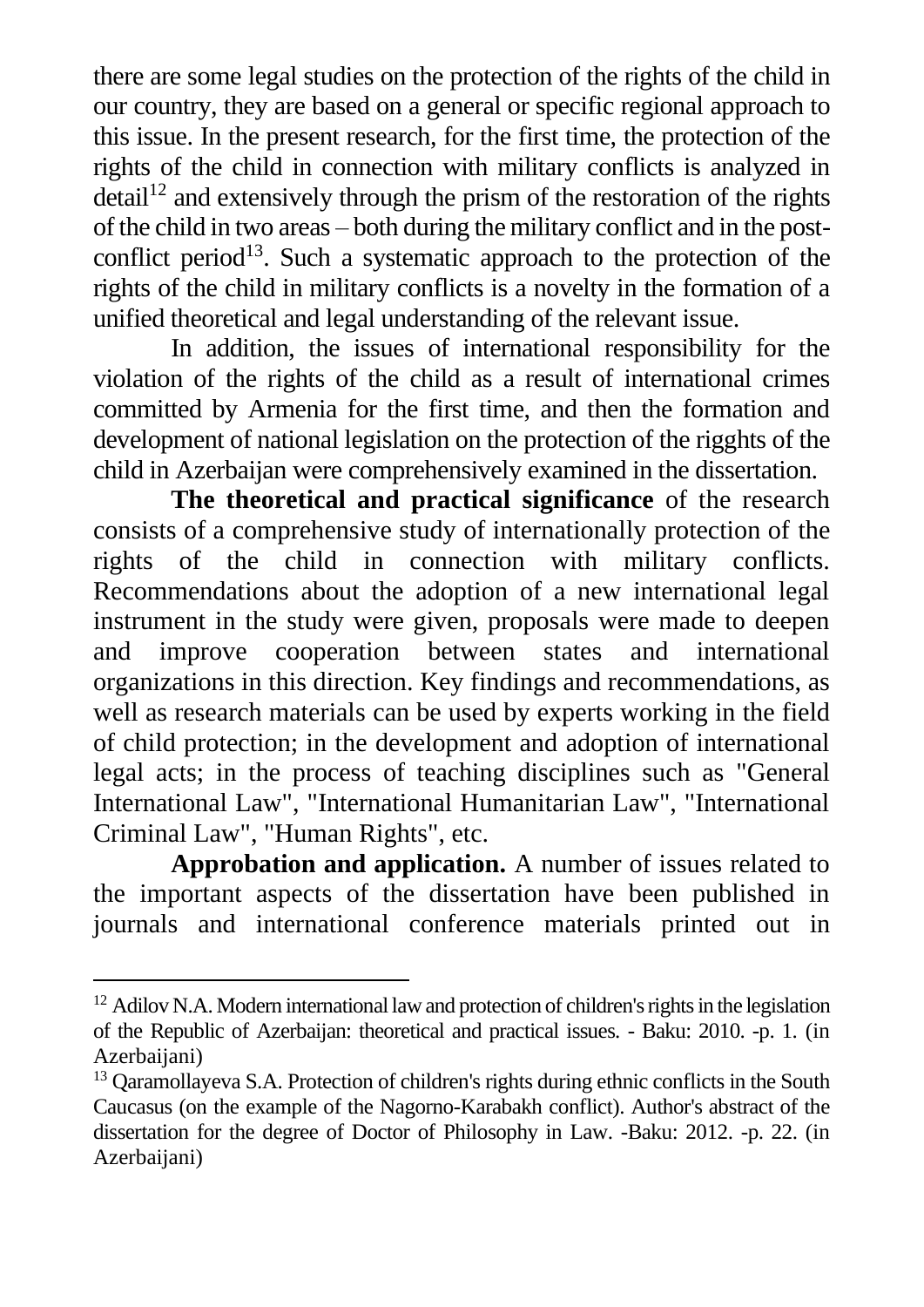Azerbaijan and abroad. Moreover, the researcher is one of the authors of a comprehensive international report<sup>14</sup> on the violated rights of Azerbaijani IDPs, prepared by the UNESCO Chair of "Human Rights and Information Law" of Baku State University and published in Azerbaijani and English and here, some important ideas and conclusions obtained in the dissertation research are identified.

**Name of the organization where the dissertation work was performed.** The dissertation was completed at the UNESCO Chair of "Human Rights and Information Law", Faculty of Law, Baku State University.

**The structure of the research.** The dissertation consists of an introduction, 3 chapters containing 9 paragraphs, conclusion and a list of references.

## **MAIN CONTENT OF THE RESEARCH**

**The introductory part of the research** substantiates the relevance of the topic, explains the degree of scientific elaboration, object and subject, goals and objectives, scientific novelty of the work, new scientific provisions and practical significance, approbation of research results and structure of research.

**The first chapter is entitled "Protection of the rights of the child during military conflict as an actual issue of modern international law"** and consists of four paragraphs.

The concept of "military conflict" in modern international law, and theoretical and practical problems associated with this concept are analyzed **in the first paragraph.**

The need for a clear definition of the concepts of "war" and "military conflict" also lies in the fact that radically different dimensions and legal documents are applied during the war, but not during military conflicts. During a war, all diplomatic, political and economic relations between states can be severed, but during military

<sup>&</sup>lt;sup>14</sup> Comprehensive International Report on Violated Rights of Azerbaijani IDPs. - Baku: BSU. -2021, - 328 p.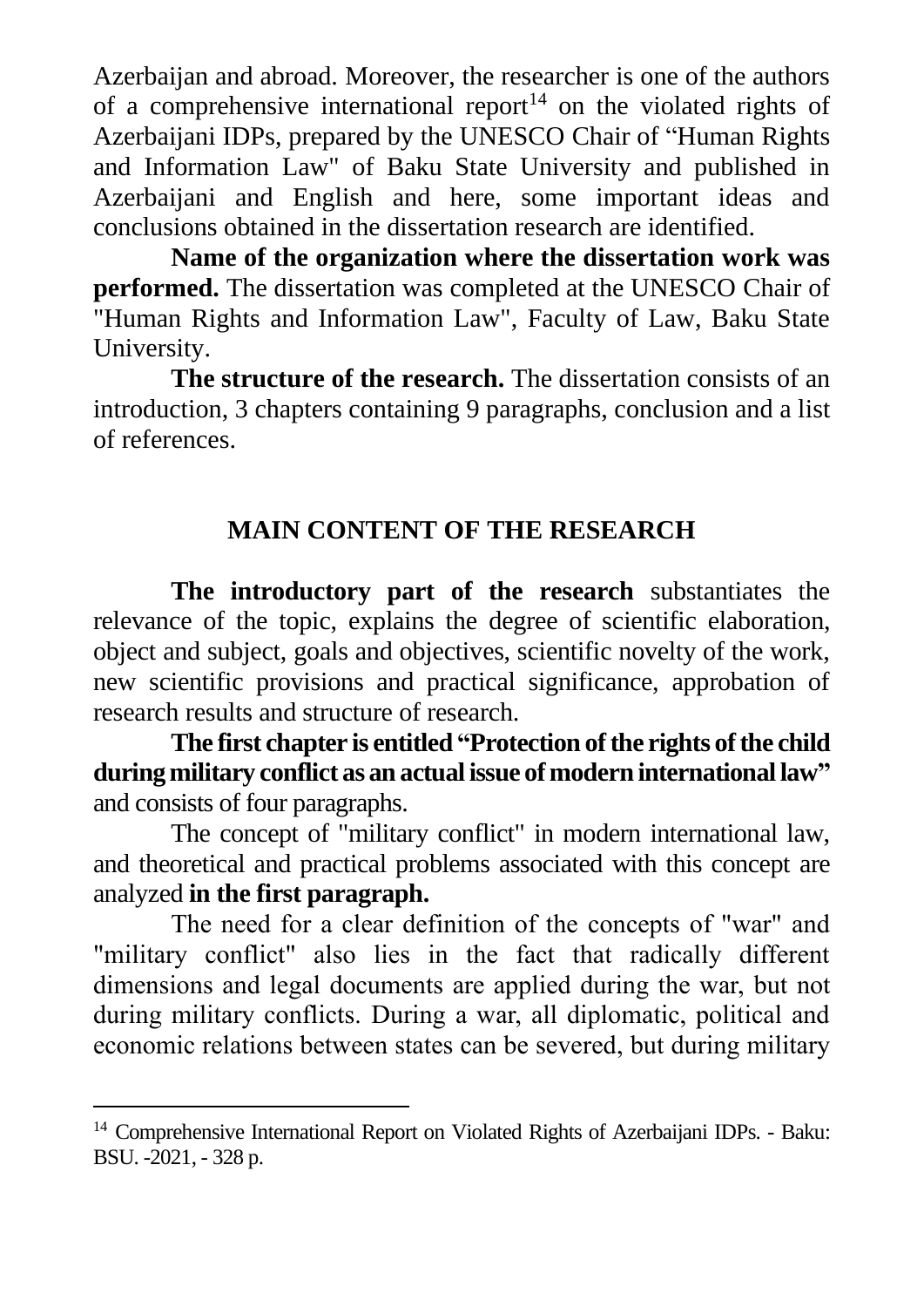conflicts, those relations continue and have different legal consequences. Taking these into account, the dissertation analyzes the differences of opinion in the legal literature in this direction.

The analysis concludes that in defining the concept of military conflicts, it is also necessary to take into account the characteristics of international and non-international conflicts existing in international humanitarian law.

Considering aforementioned, in the dissertation it is noted that in the preparation of a single international legal document on the protection of the rights of children victims of military conflicts, special attention should be paid to defining the concept of military conflict and the characteristics of international and non-international conflicts existing nowadays should be reflected. This can ensure full protection of the rights of the child during military conflict, taking into account their specific features.

**The second paragraph** examines the status of children during military conflicts: the concept of "child", the involvement and participation of children in military conflicts.

In general, the term "child" is ambiguous and is widely used in relation to the period of human life, as well as the period of physical and mental development.

Along with the Convention on the Rights of the Child, other international legal instruments use different concepts to protect minors. Thus, the International Covenant on Civil and Political Rights uses terms such as "persons under the age of 18", "minors", and the European Social Charter as "young persons".

In defining the concept of "child" in the context of the protection of the rights of children victims of military conflict, it is necessary to note the existing standards of international humanitarian law. According to the prevailing norm, the age limit for children to use special protection is 15. However, most of the norms set the upper age limit at 18 years.

The analysis of the dissertation concludes that the Member States of the Convention on the Rights of the Child should activate national and international measures to prevent the involvement of children in the military, in particular, adopt legislation in this direction,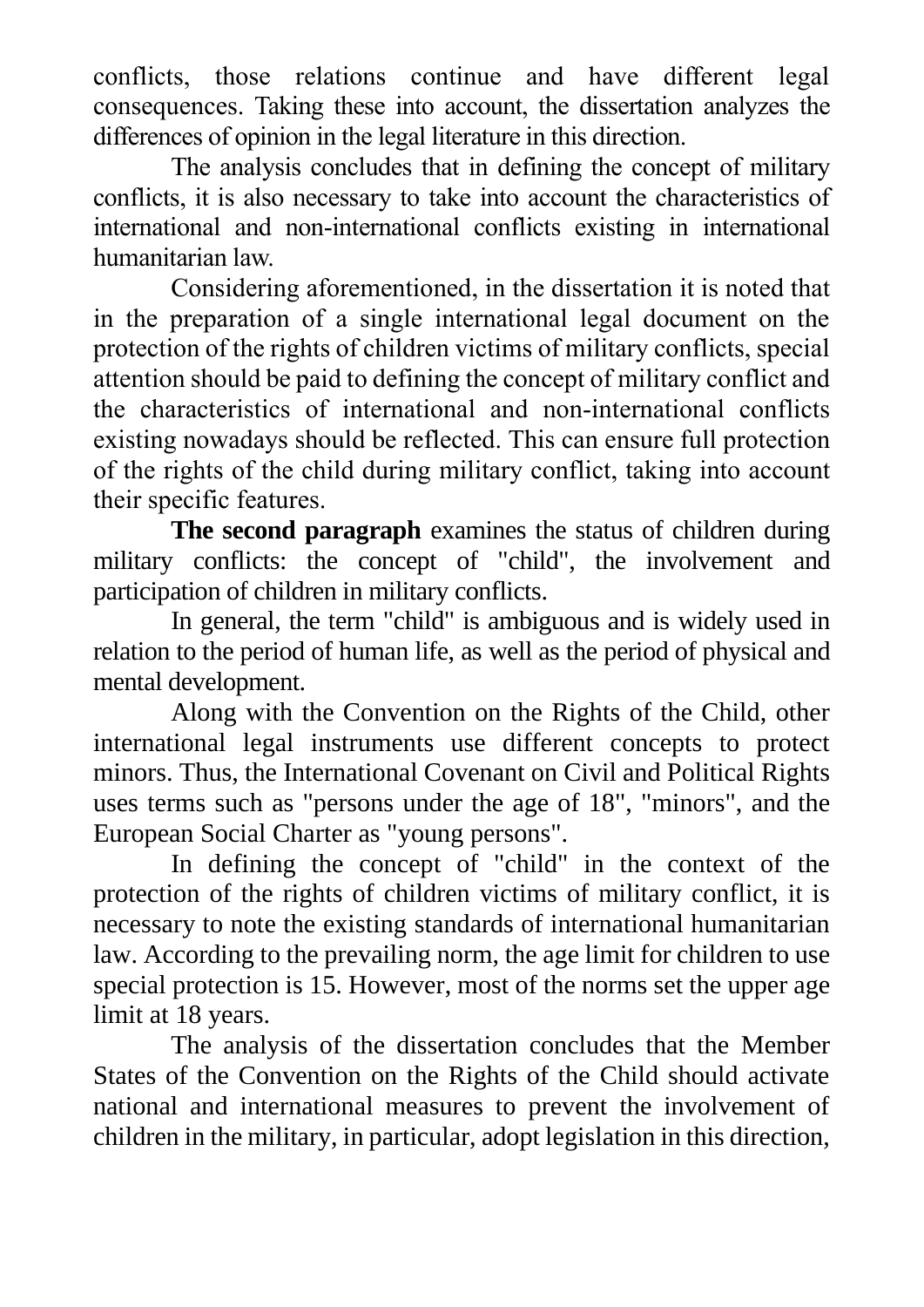create normal conditions for international mechanisms within the state, promote cooperation between states, as well as within international organizations to identify and eliminate problems. Further, other international norms, standards and recommendations on the protection of children from vulnerable groups should be enforced.

**The third paragraph** examines issues of international legal aspects of the general and special protection of the rights of the child during military conflicts.

It is noted that international humanitarian law provides for the general protection of children who do not take part in military operations and the special protection of children as persons of a more vulnerable category.

Special protection standards for children during military conflicts can be divided into direct and indirect. Indirect norms provide for the protection of pregnant women, elders and mothers with young children, as well as the integrity of the family during special protection. Direct norms apply directly to the child, and in this case, the rights of the child fall within the full range of norms that protect him.

Further, in the dissertation referring to important international agreements, the main features of the general and special protection of child victims of military conflicts are analyzed, as well as the main features of regulations of important issues such as rehabilitation of children after military conflicts, restoration of their rights, reinstatement, access to education are identified, moreover, the necessity of normative regulation is justified by highlighting gaps in international law in this area.

**The fourth paragraph** examines the problems associated with the restoration of the violated rights of child victims of military conflict in various fields.

In military conflicts, human rights and freedoms – freedom, health, property, education, etc. are violated in various areas and the most difficult thing is that the restoration of these rights is complicated and sometimes impossible. Restoration of the violated rights of children as vulnerable group in military conflicts requires a serious and effective interaction of both international and domestic mechanisms.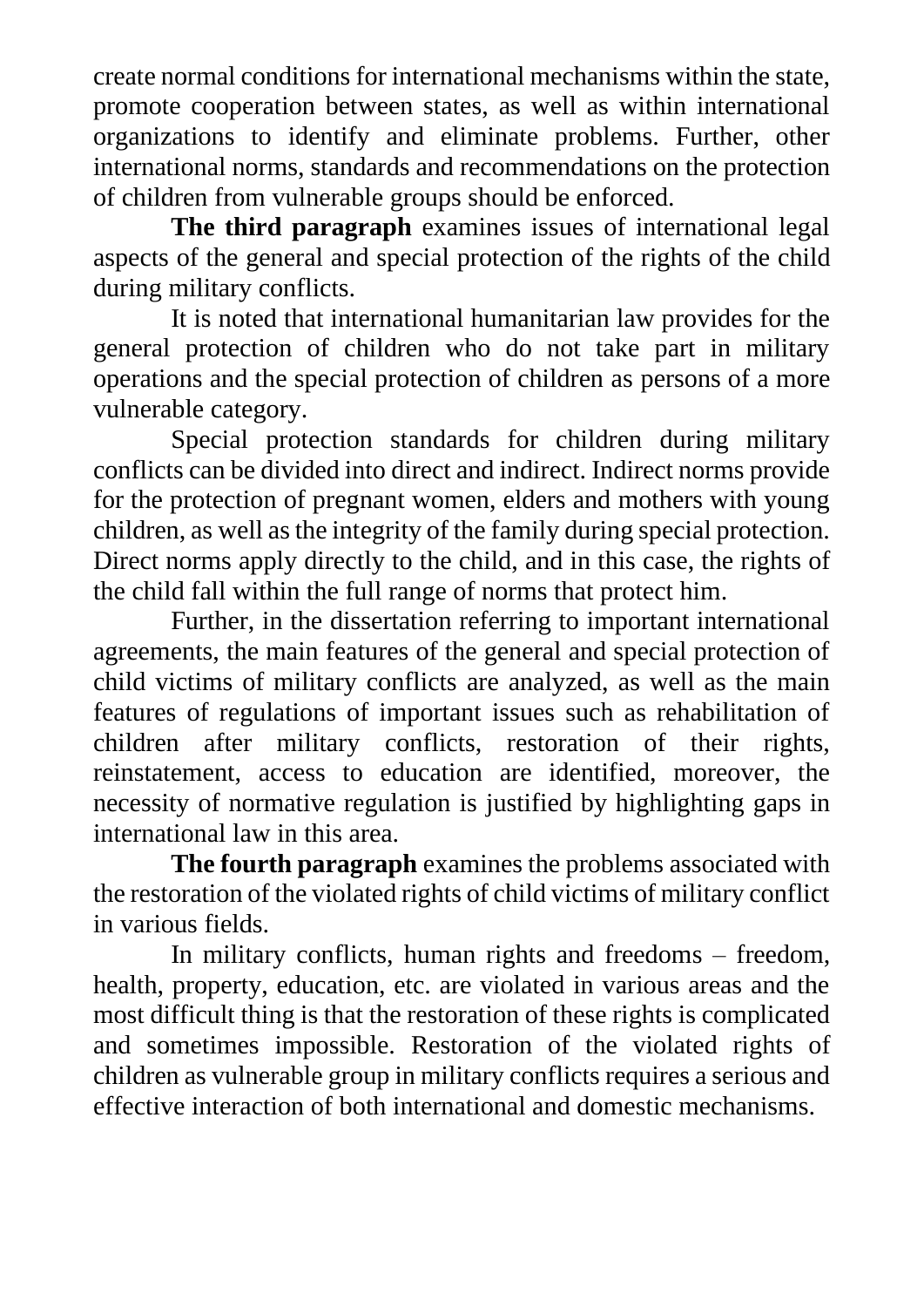Summarizing the ideas outlined in the dissertation on the restoration of violated rights of the child after military conflicts, their return to society, it is concluded that for a more effective restoration of the rights of the child, first of all, age limit for involving children in military conflicts must be observed, i.e. the 18-year norm must be faithfully observed by all states without any reservations. Thus, in recent military conflicts, the number of children under the age of 18 participating in active military operations has increased significantly.

The dissertation further notes that the standards, rules and procedures of universal and regional international organizations, such as UNICEF, the International Committee of the Red Cross, etc., which have a positive experience in the field of restoring the rights of children in the post-conflict period should also be effectively implemented at the domestic level.

In addition, the adoption of international standards that set out in detail the procedure for searching for children during hostilities and the possible timing of post-conflict searches may enable families to be reunited as soon as possible during or after war.

**The second chapter is entitled "International legal mechanisms for the protection of the rights of the child during military conflict"** and consists of three paragraphs.

**The first paragraph** examines issues related to the normative legal mechanisms of international legal protection of the rights of the child during military conflicts.

In the modern sense the Geneva Declaration of 1924, adopted as the first international legal instrument in the field of protection of the rights of the child, was of a recommendatory nature and could not impose obligations on states. The Fourth Geneva Convention of 1949 provides for the general protection of children as non-combatants by establishing more serious international obligations. This document also contains special norms on the protection of children from the consequences of military operations. Additional Protocols I and II of 1977, for the first time, clearly summarized the principle of special protection of children during international military conflicts.

The main international legal mechanism for the protection of the rights of the child, not only in military conflicts, but in general, is the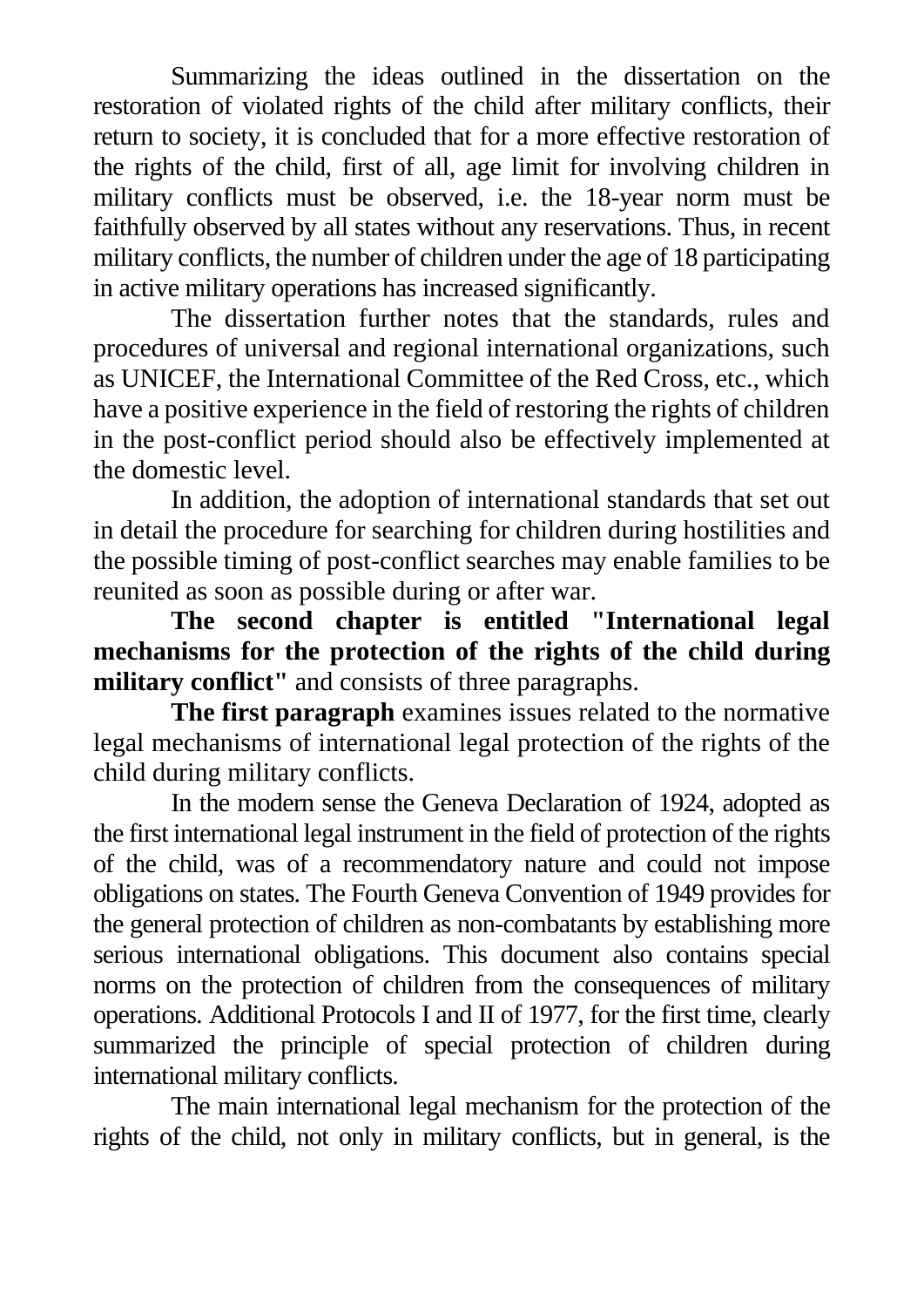Convention dated 1989 on the Rights of the Child. Additional Protocol I to the Convention of 1989 raised the age limit to 18 that was one of the most crucial points in military conflicts. The ratification of this Protocol by most countries of the world shows that the world community is already taking the issue of reducing the number of minors among those involved in military conflicts very seriously.

Along with the conventions on the protection of the rights of the child, which have binding legal force and define the obligations for states, a declaration of a recommendatory nature and other adequate documents were adopted, which were also analyzed in detail in the dissertation.

Further, the dissertation notes that, unlike universal international legal acts, the norms on the protection of the rights of the child, international legal documents adopted within the regional framework cannot be assessed effectively enough. This makes it necessary to adopt a number of documents within different regions. A more careful and comprehensive approach to the issue within the regional context can quickly eliminate the problems in this area, taking into account the specific features of the region.

**The second paragraph** examines issues related to the activities of international organizational mechanisms for the protection of the rights of the child during military conflicts.

Organizational mechanisms for the international legal protection of the rights of the child during military conflicts include the activities of UNICEF, UNESCO, UNHCR, WHO, ILO, the Committee on the Rights of the Children within the UN, as well as various regional organizational mechanisms.

Each of the mechanisms mentioned in the dissertation is analyzed separately and at the same time in interaction with each other, the main directions of their activities are determined.

In modern times, the complexity of military conflicts, the magnitude of their negative effects and the non-compliance of the parties to international law often create serious problems with the rights of the child, and the solution of these problems requires more material and technical resources and funds from these organizations. For this reason, increasing the funding sources of these organizations must be in the interest of the member states.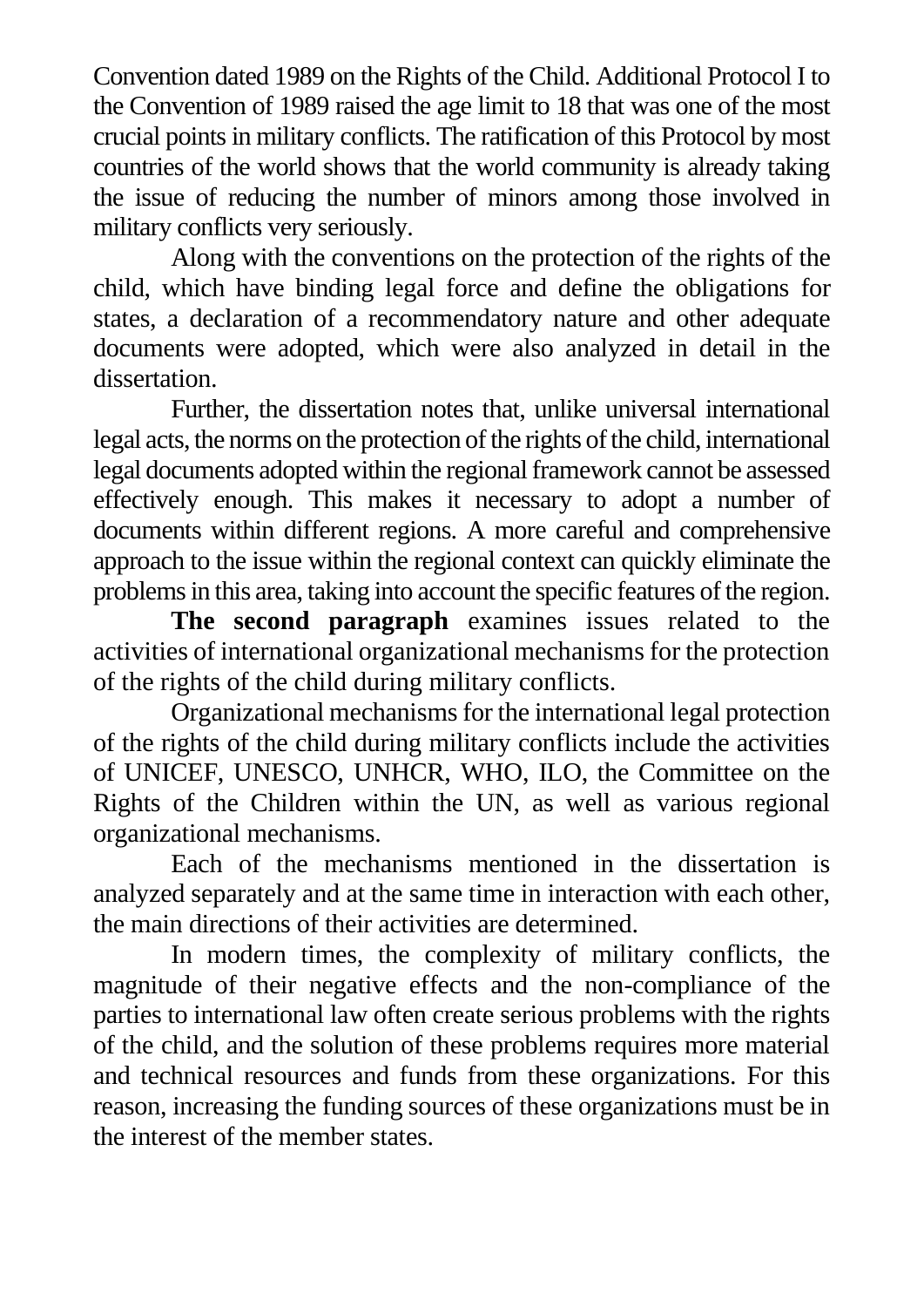Along with universal organizational mechanisms, the dissertation also analyzes regional organizational mechanisms in this direction. Thus, the activities of the Council of Europe, the European Court of Human Rights and other international institutions are analyzed, and was highlighted that the European Convention on the Rights of the Child, adopted by the Council of Europe in 1996, serves as a kind of annex to the 1989 Convention on the Rights of the Child, especially plays an important role in protection of the rights of the child in litigation and administrative practice.

Unlike universal organizational mechanisms, regional mechanisms can be distinguished by their effectiveness in the implementation of international legal norms on human rights. The main criterion here is to take into account the specifics of each region. However, as in the normative mechanisms for the protection of the rights of the child, this activity is not strongly noticeable in the organizational mechanisms. Therefore, there is a need to take practical steps to strengthen the activities of these regional institutions for the protection of the rights of the child.

**The third paragraph** examines the activities of international non-governmental organizations on the protection of the rights of children victims of military conflict.

The activities of international non-governmental organizations in the field of human rights are expressed in a number of areas in the legal literature as follows: identifying human rights violations and mobilization of public opinion to seriously criticize them; direct legal assistance to victims of violations by international non-governmental organizations; assistance in the adoption of new norms in the field of human rights in the framework of international organizations; providing legal and technical assistance, dissemination of knowledge about human rights $15$ .

According to the analysis of the dissertation, the real activity of international non-governmental organizations in the field of protection of the rights of the child and their serious cooperation with intergovernmental organizations is expedient, since international non-

<sup>15</sup> Aliyev, A.I. Human Rights. Manual. -Baku: Nurlar, -2019. - p. 247. (in Azerbaijani)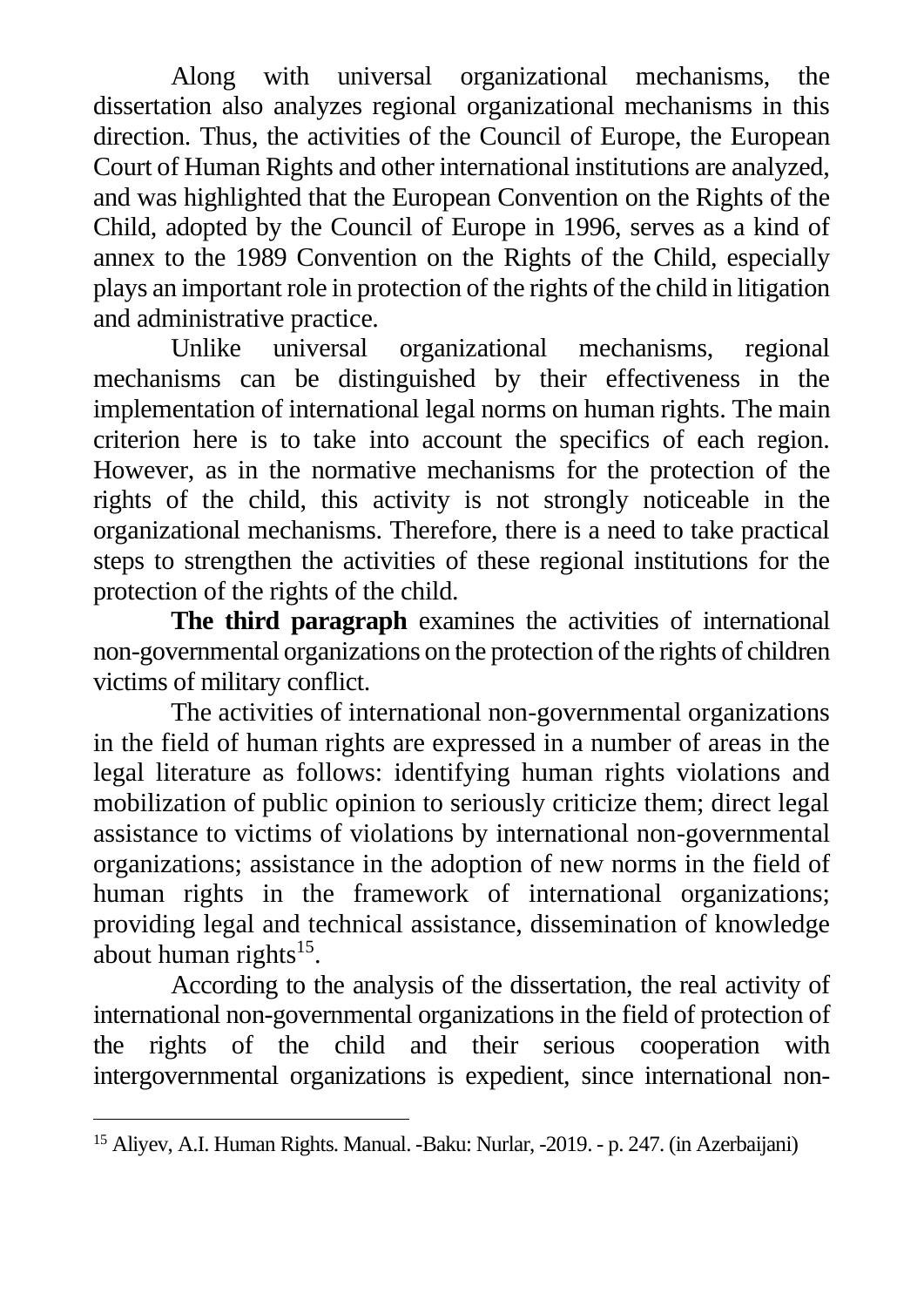governmental organizations are considered as effective means of highlighting specific problems and revealing facts of violations.

Their role in the process of international law-making process should also be emphasized. For example, the International Committee of the Red Cross was closely involved in the development of a number of international legal instruments aimed at protecting the rights of the child related to military conflicts, in particular the Convention on the Rights of the Child, the Facultative Protocol to the Convention on the Involvement of Children in Military Conflicts, etc.

The dissertation also analyzes the activities of other international non-governmental organizations (Human Rights Watch, Amnesty International, etc.).

The dissertation notes that only a comprehensive approach of various non-governmental organizations to the protection and restoration of the rights of the child especially related to military conflicts, can provide full information in this area and a positive solution to child protection in military conflicts. The essence of this importance is also that international non-governmental organizations, as independent bodies, usually take the opposite position to the reports of governments, which is seen as an important tool in ensuring objectivity in the process.

**The third chapter is entitled "Protection of the rights of children victims of war in the Republic of Azerbaijan"** and combines two paragraphs.

**The first paragraph** examines the issues of international responsibility for the violation of the rights of the child as a result of international crimes committed by Armenia.

By pursuing a policy of aggression against Azerbaijan at various stages of history, Armenia has occupied our historical lands, forcibly displaced the local population, committed various international crimes, including the Khojaly genocide, one of the gravest tragedies in the history of mankind. The occupation policy of the aggressor Armenia against Azerbaijan has resulted in mass and gross violations of human rights, including the rights of the child.

According to the Prosecutor General's Office of Azerbaijan, only as a result of strikes by the Armenian armed forces between September 27, 2020 and November 10, 2020, about 30,000 shells and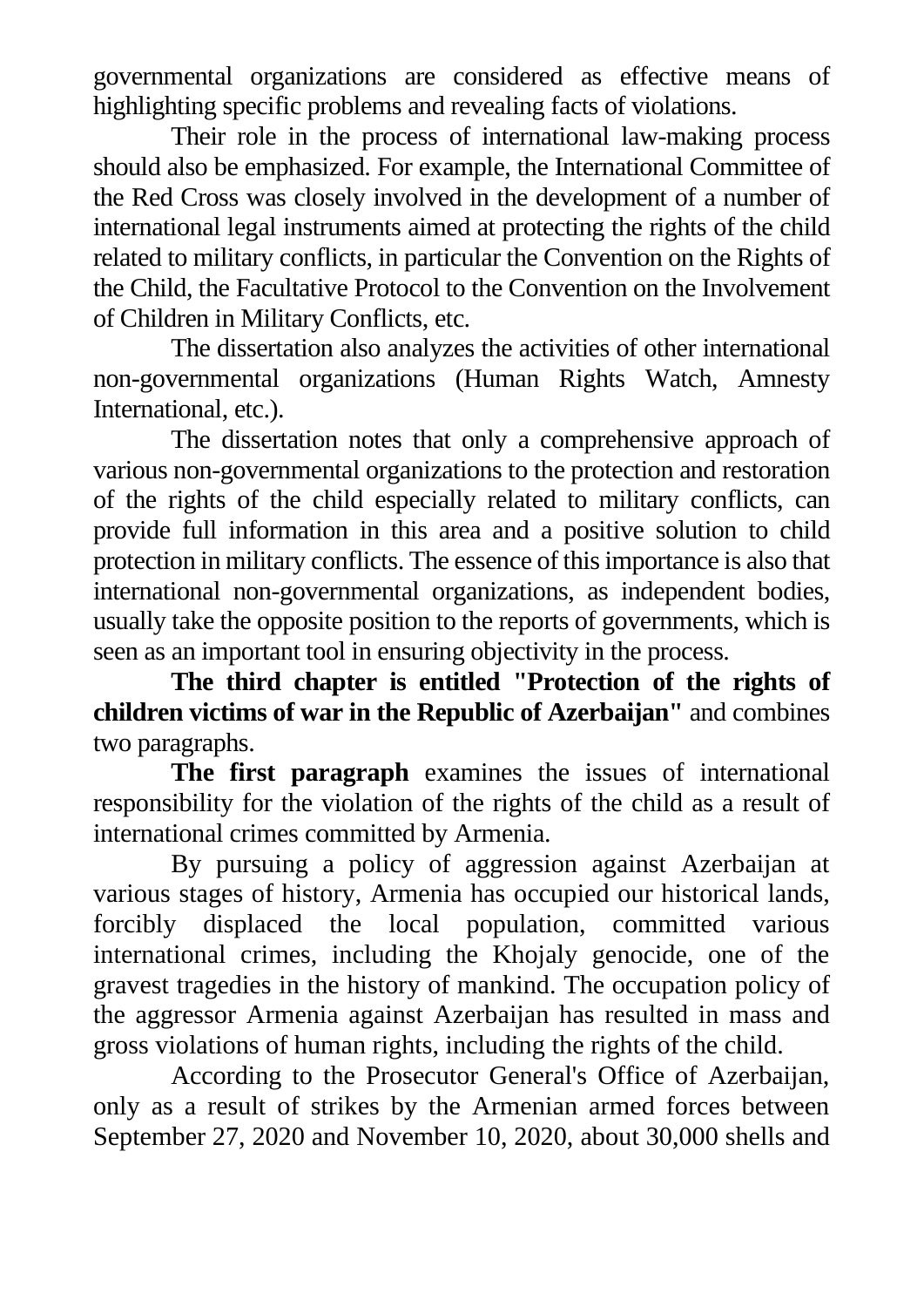227 rockets were fired at the regions and cities densely populated by Azerbaijani civilians. At the same time, as a result of the shelling of the civilians 93 people, including 12 minors and 27 women, were killed and 407 people, including 50 minors and 101 women, were injured, also 2,442 houses, 92 high-rise buildings and 423 civilian objects were demolished<sup>16</sup>. During the first period of the Armenian-Azerbaijani conflict, more than 20,000 (more than 1/3 of them were civilians), and during the Patriotic War, about 3,000 (93 of them were civilians) Azerbaijani citizens were killed. During the conflict, more than 6,000 Azerbaijani citizens went missing, taken hostage, and more than 50,000 Azerbaijani citizens became disabled.

In general, in the Armenian-Azerbaijani conflict, Armenia's actions that violated international law, which created international legal responsibility, were carried out in three stages: during the occupation; during the period of occupation; during the liberation from occupation.

Thus, the analysis and the number of facts prove that Armenia has committed serious international crimes, as well as systematic, severe and gross violations of the rights of the child. This makes it necessary to take international measures against Armenia. In this regard, the dissertation states that in any case, the issue of bringing Armenia to international arena can be resolved within the jurisdiction of an international treaty (European Court of Human Rights) or special bodies responsible for international security and peace, such as the UN Security Council. At the same time, there are opportunities to resolve these issues on the basis of the relevant decision of the UN General Assembly. Since the UN General Assembly represents all states, in accordance with the UN Charter, it may consider any issues within its competence and make appropriate decisions. The application of such a practice, on the one hand, creates a tendency for all states to respond to the issue, and, on the other hand, leads to a speedy resolution of the issues of responsibility for international crimes committed.

<sup>&</sup>lt;sup>16</sup> Comprehensive International Report on Violated Rights of Azerbaijani IDPs. -Baku: BSU. 2021.- p.30-32.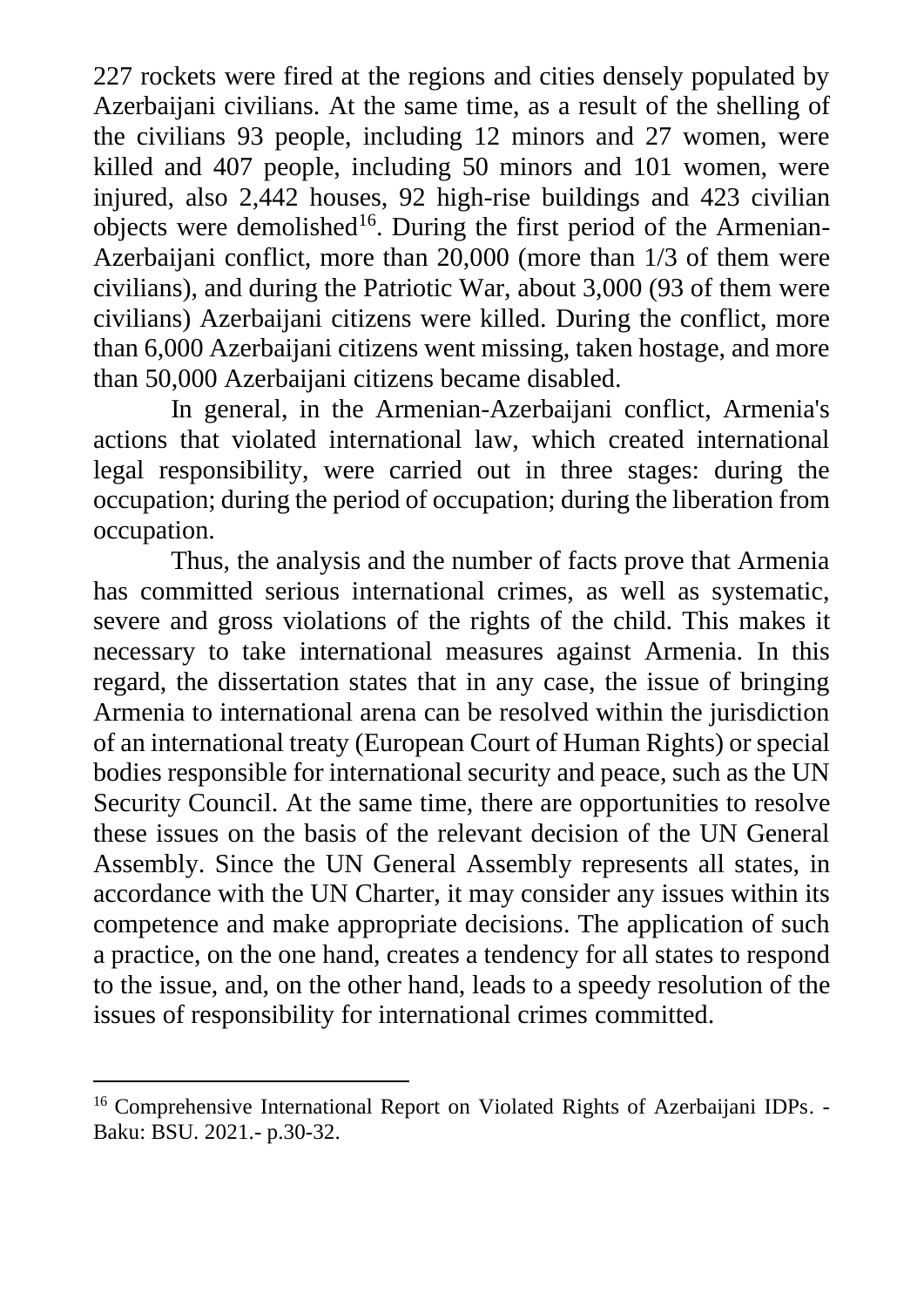As the responsibility of Armenia's actions violation to international law, these actions include the criminal liability of individuals and the state itself. Prosecution of guilty individuals does not absolve Armenia from responsibility as a state. According to Article 1 of the Draft Articles on the Liability of States for Acts of Violation of International Law of 12 December 2001, every internationally wrongful act of a state entails the international responsibility of that state.

**The second paragraph** examines issues related to the formation and development of national legislation on the protection of the rights of the child in Azerbaijan.

Azerbaijan is a member of the most international agreements in the field of human rights and international humanitarian law, which have also had a positive impact on the formation and development of national legislation in these areas. Consideration of international law in the development of national legislation in these areas is directly related to the principle of "pacta sunt servanda", which includes the statement that treaties must be complied with and has its roots in ancient Roman law. Article 15 of the Law of the Republic of Azerbaijan on procedure for the conclusion, execution and denouncement of international treaties of the Republic of Azerbaijan states that Azerbaijan must abide by its international agreements in accordance with the norms of international law.

Speaking about interaction, it should be noted that there are contradictions between international and domestic law. Articles 148 and 151 of the Constitution of Azerbaijan play a key legal role in this regard, and the issue is proposed in the context of the supremacy of international law. Article 12 of the Constitution makes a direct reference to international agreements in the field of human rights. Thus, it is noted that the rights and liberties of a person and citizen listed in the present Constitution are implemented in accordance with international treaties wherein the Azerbaijan Republic is one of the parties.

Three areas of activity are defined in this sphere: participation in important international conventions, adoption of domestic normative legal acts, improvement of national legislation.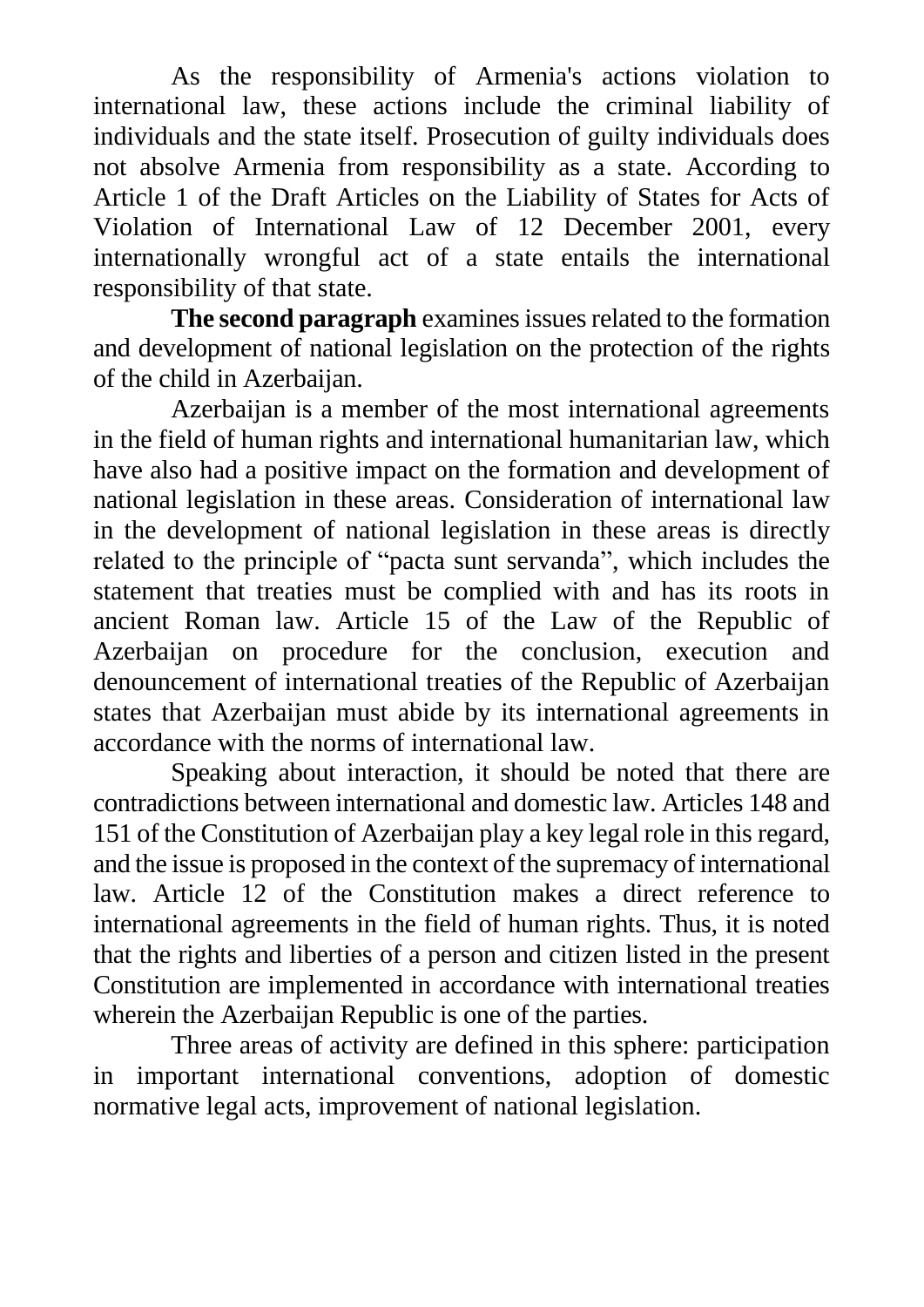International treaties in the field of international humanitarian law, which Azerbaijan is a party to, have had a positive impact on the formation and development of national legislation in this area. As a party of these documents, Azerbaijan has also made the necessary changes in the criminal law against those violating international humanitarian law.

The dissertation also considers important normative legal acts adopted by our state and analyzes their main features. It was noted that the Law on the Rights of the Children dated May 19, 1998, which is the main legal mechanism for the protection of the rights of the child in our Republic, was prepared in accordance with international law and implemented in Azerbaijan the rights and freedoms of children, the basic principles of state policy related with children, defines the functions of state bodies operating in the child protection field.

The dissertation notes that the implementation of the norms of international humanitarian law at the level of national legislation is of paramount importance, since this process allows to fully ensure the protection of the rights of victims of any type of conflict. Therefore, any step taken in this direction is considered an important measure contributing to the strengthening of mutual trust in international relations.

Important proposals and results obtained in the **conclusion part of the dissertation** can be summarized as follows:

1. The classification of military conflicts should be reconsidered at the international level, given the growing number of civilian deaths, especially children, in modern-day military conflicts.

2. International responsibility for the protection of the rights of the child in the period of military conflicts preconditions a unified systematic approach to the contractual and customary norms of international law.

3. During the preparation of a single international legal document on the protection of the rights of children victims of military conflicts, special attention should be paid to defining the concept of military conflict, which should reflect the specific features of various military conflicts in modern times. In this case, it is necessary to take into account the theoretical considerations in the current direction and the main provisions of the practical situation.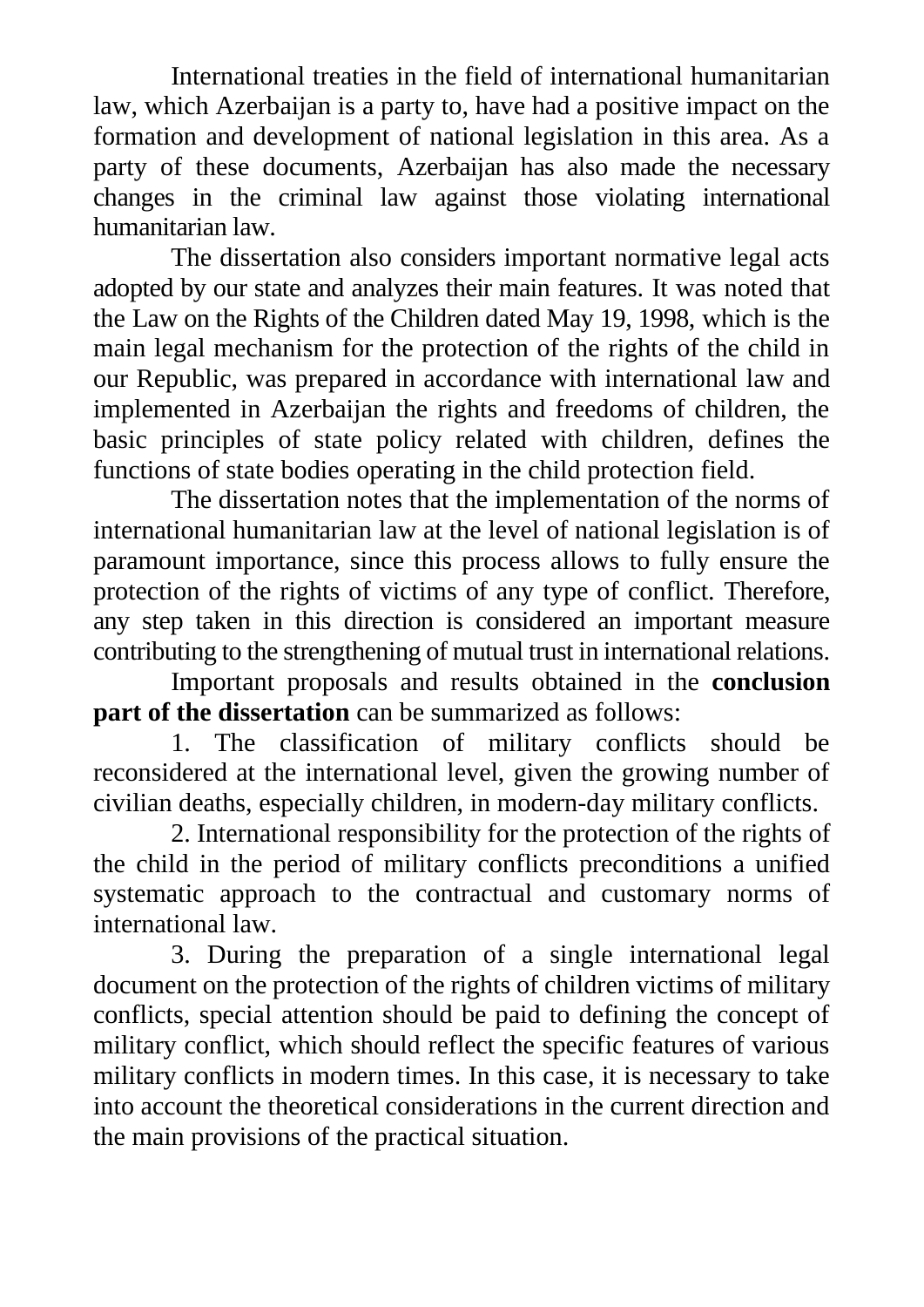4. There is also a serious need to elaborate and adopt a separate international legal document, which covers important issues such as the rehabilitation of children after military conflicts, the restoration of their rights, their return to their families, and the restoration of access to education.

5. States Parties to the Convention on the Rights of the Child should intensify national and international measures to prevent the recruitment of children into the armed forces, as well as legal norms should be adopted, condition for international mechanism in the country should be created, cooperation within international organizations and countries should be strongly encouraged to identify and solve the problems. These measures should be considered very important and serious international discussions should be organized in this regard.

6. Standards, rules and procedures of international organizations such as UNICEF and the International Committee of the Red Cross, which have a positive experience in the field of restoring the rights of the child in the post-conflict period, should be effectively implemented at the domestic level.

7. The adoption of standards that set out in detail the procedure for searching for children during hostilities and the possible timing of post-conflict searches may also allow families to be reunited as soon as possible during or after military conflicts. These make it necessary to bring these issues under international control.

8. The activities of international non-governmental organizations in the field of protection of the rights of the child and their comprehensive cooperation with intergovernmental organizations are fully expedient, as international non-governmental organizations are considered to be more effective means of highlighting specific problems and revealing facts of violations, and at the same time, supported by the international community.

9. There is a great need for improvements providing for constant development of universal and regional international legal norms in the protection of the rights of the child, taking into account various aspects of the international protection of the rights of the child during military conflicts and the problems of post-conflict restoration of their rights.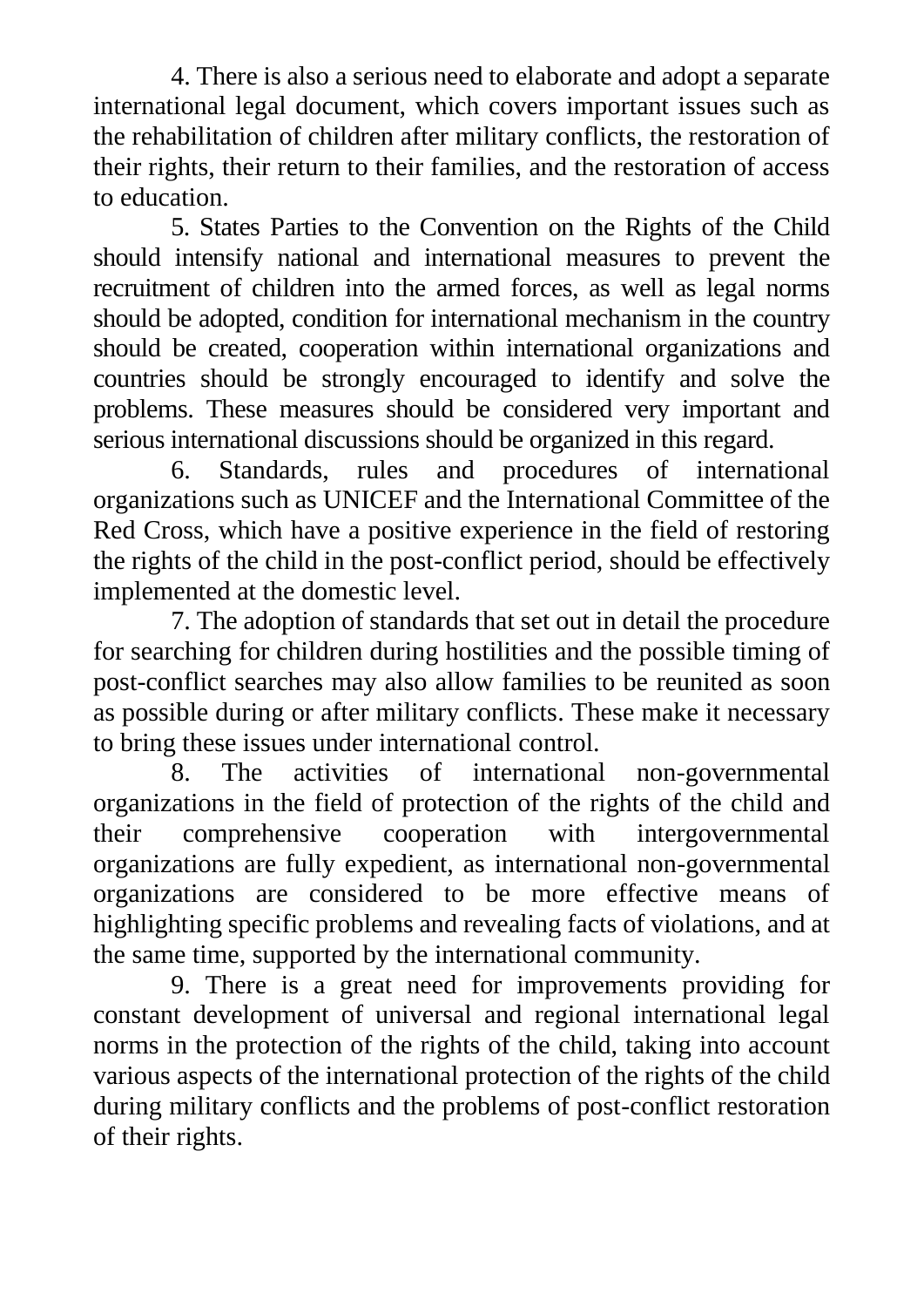10. The analysis and the numerous facts mentioned prove that Armenia has committed signifant international crimes, as well as systematic, serious and gross violations of the rights of the child. This makes it necessary to take international responsibility measures against Armenia.

11. The international community should determine the international legal responsibility of Armenia in two main directions: the responsibility of Armenia as a state for crimes committed and the personal responsibility of individuals committing these crimes.

12. Despite the fact that all domestic regulations adopted in Azerbaijan to protect the rights of the child, both in peacetime and in wartime, are based on the principle of respect for international law, our state continues to take regular and significant steps towards their improvement.

### **The main provisions of the dissertation are reflected in the following scientific works of the applicant:**

1. The rotection of the rights of the child during armed conflicts is one of our most advanced goals // - Baku: Scientific-Analytical and Pratical Journal of International Law and Integration Problems, - 2016. № 3(47), - pp. 39-43. (in Azerbaijani)

2. Legal status of children in armed conflicts: the concept of "child", the problem of involvement and participation of children in armed conflicts // - Baku: News of Baku State University, Series of Social-Political Sciences, - 2017. № 4, -pp. 50-59. (in Azerbaijani)

3. Children during military conflicts // - Kiyev: Science and Law Enforcement, - 2017. № 3(47), pp. 272-277. (in Russian)

4. International legal aspects of general and special protection of the rights of the child during armed conflicts // - Baku: Scientific-Theoretical and Pratical Journal of Transport Law, - 2017. № 2, - pp. 183-189. (in Azerbaijani)

5. The problem of compliance by States and armed formations with the norms of international humanitarian law during armed conflicts // - Kiyev: Legal Science, - 2017. № 11(77), pp. 12-21. (in Russian)

6. The problem of international legal responsibility for the violation of international legal norms on the rights of the child as a result of aggression of the Republic of Armenia to the Republic of Azerbaijan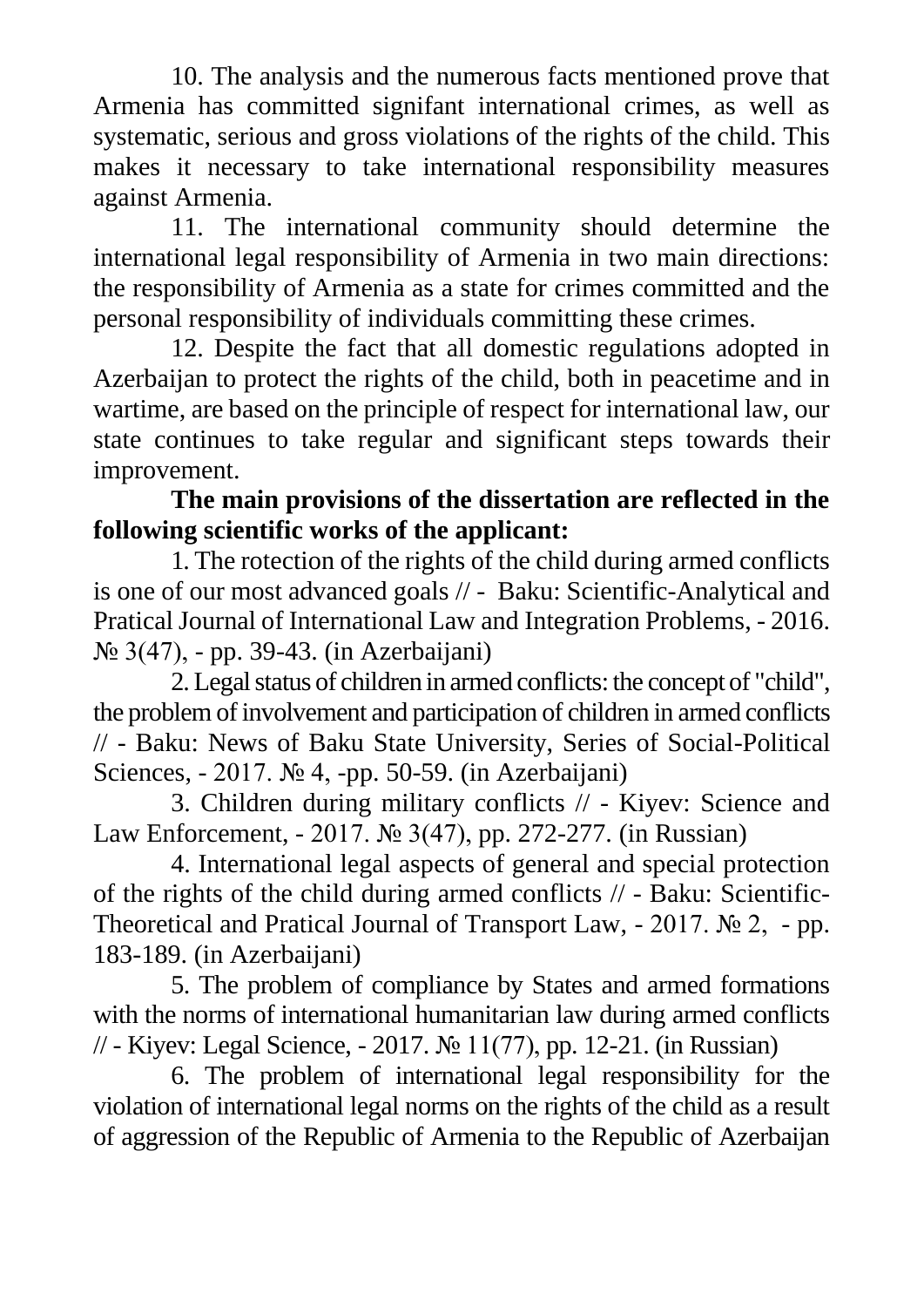// - Baku: Scientific-Theoretical and Pratical Journal of Transport Law, - 2017. № 3, - pp. 150-158. (in Azerbaijani)

7. General protection of children as part of the civilian population during armed conflicts // Proceedings of the XX All-Ukrainian Scientific-Practical Conference "Human in the dimensions of modern social transformations", - Kiyev: - 2017, pp. 190-191. (in Russian)

8. Functions of international institutional mechanisms of protecting children's rights during armed conflicts // Materials of the International Scientific Conference "Major trends of development of legal science and studies in the current period in the Republic of Azerbaijan" dedicated to 94<sup>th</sup> anniversary of Azerbaijan's National leader Haydar Aliyev, Issue I, - Baku: - June 1-2, - 2017, - pp. 45-51. (in Azerbaijani)

9. The problem of defining the concept of "child" in relation to armed conflicts // - Baku: Scientific-Theoretical and Pratical Journal of Transport Law, - 2018. № 1, pp. 139-146. (in Azerbaijani)

10. International legal basis for the protection of the rights of the child during armed conflicts // Proceedings of the VIII International Scientific and Practical Conference "Modern University Legal Education and Science", Vol. 1, - Kiyev: - February 23, - 2018, - pp. 21- 24. (in Russian)

11. Main problems of protecting the rights of the children in armed conflicts // Materials of the International Scientific and Practical Conference "Major contemporary trends of development of legal science and studies in the Republic of Azerbaijan" dedicated to 90<sup>th</sup> anniversary of M.N.Alasgarov, - Baku: - October 2-3, - 2018, - pp. 311-314. (in Azerbaijani)

12. International non-governmental organizations and protection of the rights of children victims of military conflict // - Baku: Azerbaijan Law Journal, - 2020. № 2, - pp. 209-214. (in Azerbaijani)

13. Problems of restoration of violated rights of children victims of military conflict in various directions // Proceedings of the Republican Scientific-Practical Conference on "Interaction and application of the branches of law in modern times: theory and practice" dedicated to the  $97<sup>th</sup>$  anniversary of National leader of the Azerbaijani people Haydar Aliyev, - Baku: - June 2, - 2020, - pp. 535-543. (in Azerbaijani)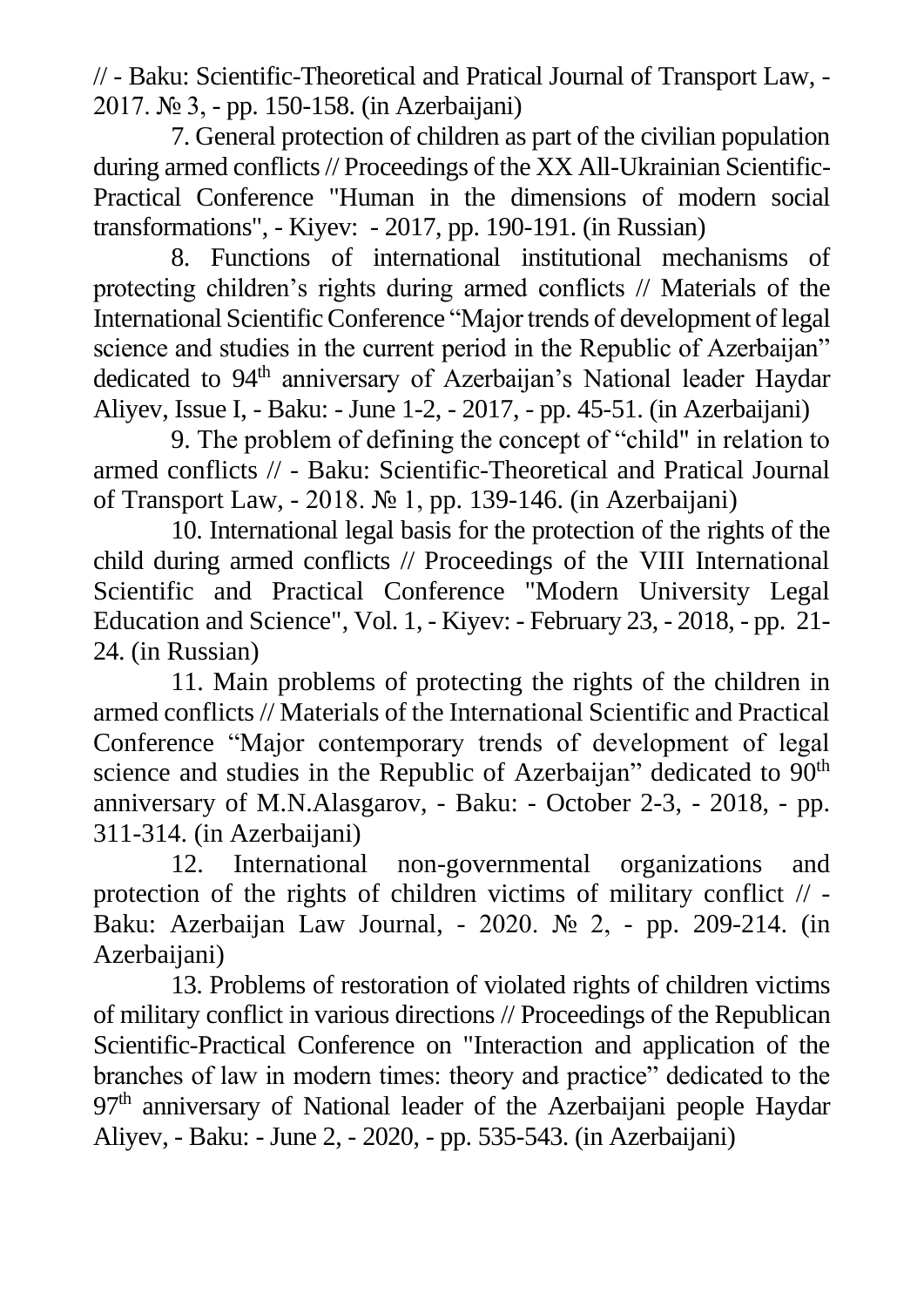The defense will be held on \_\_\_\_\_\_\_\_\_\_\_\_at \_\_\_ at the meeting of the Dissertation Council FD 2.44 of Supreme Attestation Commission under the President of the Republic of Azerbaijan operating at Baku State Baku State University.

Address: AZ 1001, Baku, Z.Khalilov Street 23, I Building, Auditorium 002.

The dissertation is accessible at the Baku State University Library.

Electronic versions of the dissertation and its abstract are available on the official website of the Baku State University.

Abstract was sent to the required addresses on